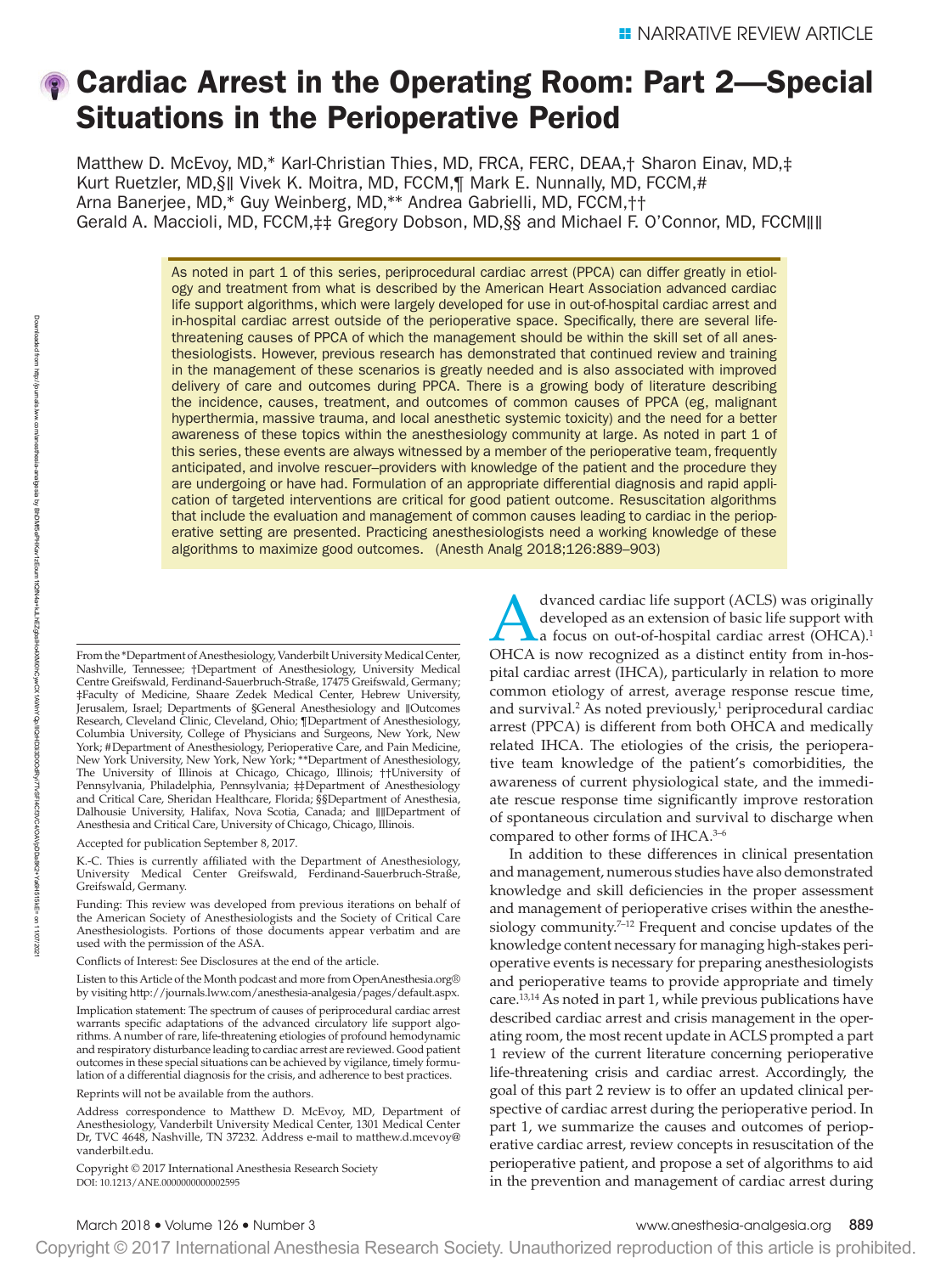the perioperative period. In this article, we discuss special anesthesia-related crises and the management thereof.

This review is focused on 8 special circumstances in the perioperative period that, while uncommon, are essential for all practicing anesthesiologists to know. The clinical scenarios presented are severe anaphylaxis, tension pneumothorax, local anesthetic systemic toxicity (LAST), malignant hyperthermia (MH), severe hyperkalemia, hypertensive crisis, trauma-related cardiac arrest, and pulmonary embolism (PE; thrombus or gas). Each scenario will be presented with a brief review of pathophysiology and epidemiology followed by recommendations on proper assessment, initial management, and subsequent management of each perioperative crisis based on a comprehensive review of the literature. The information presented in this article represents the background behind the management recommendations proposed in widely available crisis management checklists such as the Stanford and Harvard crisis checklists that are familiar to many practicing anesthesiologists.15,16 It should be noted that these well-recognized clinical entities are presented as single cause of a life-threatening crisis and out of the clinical contest of more complex condition like septic shock or multiorgan system failure.

### METHODS

An international group of 12 experts in the field of perioperative resuscitation has reviewed best available evidence on management of cardiac arrest and periprocedural crises. These experts were selected on the basis of several criteria: (1) clinical experience in anesthesiology and perioperative patient management; (2) expertise in simulation training in perioperative crises; (3) familiarity with the evidence behind current resuscitation guidelines; and (4) international representation (ensure that the recommendations are easily translatable to bedside practice in multiple clinical platforms). The group communicated via email, face-to-face meetings, and telephone. The papers selected for review were those included in the previous iteration of these guidelines<sup>1</sup> (which underwent repeat scrutiny) and relevant papers that had been published since 2012 and available in PubMed on the specific topics to be discussed. For part 2, disagreements among committee member were discussed as a group in an attempt to reach consensus, and in case of ongoing dissent, adjudicated by 3 of the authors (M.D.M., V.K.M., and M.F.O.).

The scenarios were chosen through a modified Delphi technique involving several rounds of input from the group. These scenarios were chosen because they represent perioperative emergencies that are likely to be immediately life threatening. Four of the topics briefly covered in a previous publication<sup>1</sup> were reanalyzed for a more in-depth discussion and updated knowledge (eg, severe anaphylaxis and hyperkalemia) or landmark publications (eg, trauma-related cardiac arrest). Due to constraints on length for the review article, the number of included scenarios was limited to 7. As such, the scenarios presented are not intended to be an exhaustive list.

### Anaphylaxis

Pathophysiology and Epidemiology. Anaphylaxis is a severe, life-threatening systemic hypersensitivity reaction mediated by immunoglobulins IgE and IgG and accounts for about 500– 1000 deaths per year in the United States.17,18 The causative agent is usually not obvious, and assigning causality is

typically complicated in the periprocedural and hospital setting, where patients are commonly exposed to multiple agents. Furthermore, anaphylactic reactions may occur with no documented prior exposure.<sup>19</sup> Hypersensitivity reactions are graded 1–5 corresponding to minor, low severity, lifethreatening symptoms, cardiac or respiratory arrest, and death.<sup>20,21</sup> The overall incidence of hypersensitivity reactions is about 15 cases per 10,000 operations (95% confidence interval,  $13-17$  per  $10,000$ .<sup>22</sup> The incidence of severe hypersensitivity reactions (grade 3–5) with life-threatening symptoms is about 2 cases per 10,000 operations.<sup>22</sup>

Presentation and Initial Assessment. Anaphylaxis is characterized by the rapid onset of potentially lifethreatening airway, breathing, or circulatory problems. The initial symptoms are nonspecific. Rhinitis, tachycardia, confusion, altered mental status/presyncope, and skin and mucosal changes are common in the awake patient, but not always present.<sup>23</sup> In addition, bronchospasm is not present in all cases and does not necessarily precede cardiovascular instability. Extensive vasodilatation and increased vascular permeability lead to decreased cardiac preload with relative hypovolemia, which can in turn cause cardiovascular depression, myocardial ischemia, acute myocardial infarction, and malignant arrhythmias (anaphylactic shock).24,25 When hemodynamic deterioration occurs rapidly and untreated, patients can experience cardiac arrest.<sup>24,25</sup> Evidence in the treatment of anaphylaxis is generally limited and is mostly based on case reports and extrapolations from animal models, nonfatal cases, interpretation of pathophysiology, and consensus opinion.<sup>19</sup>

Assessment and Initial Management Steps. When anaphylaxis is within the differential diagnosis, surgery should be interrupted, if possible, and the likely triggers of anaphylaxis should be immediately removed (eg, stopping an injection or infusion of medication or blood products).<sup>26</sup> Administration of epinephrine is indicated in patients with clinical features of anaphylaxis.27,28 In the setting of signs and symptoms of severe anaphylaxis, 100–300 µg epinephrine should be given intravenously (IV) immediately with repeated and escalating doses as clinically indicated. We do not recommend to use the same epinephrine doses used in pulseless cardiac arrest (1 mg IV) if the patient maintains a cardiac rhythm with a pulse. Caution is warranted, as fatal dysrhythmias to large doses of epinephrine have been reported.<sup>27,29</sup> In patients without an IV line, early intramuscular administration of 300–500 µg epinephrine in the anterolateral aspect of the middle third of the thigh is recommended, with this dose being repeated every 5–15 minutes in the absence of clinical improvement.<sup>30,31</sup> Inhaled or subcutaneous administration of epinephrine is ineffective for severe anaphylaxis.<sup>28</sup> Close hemodynamic monitoring (eg, arterial blood pressure) with a goal systolic blood pressure (SBP) ≥90 mm Hg is indicated.

Immediate endotracheal intubation is critical and should not be delayed, as oropharyngeal and laryngeal edema are likely to occur rapidly.<sup>32</sup> If necessary, a surgical airway should be considered.<sup>33</sup> Initial fluid resuscitation using 20 mL/kg crystalloid infusions is indicated to treat the vasodilatory component of anaphylactic shock.<sup>34,35</sup>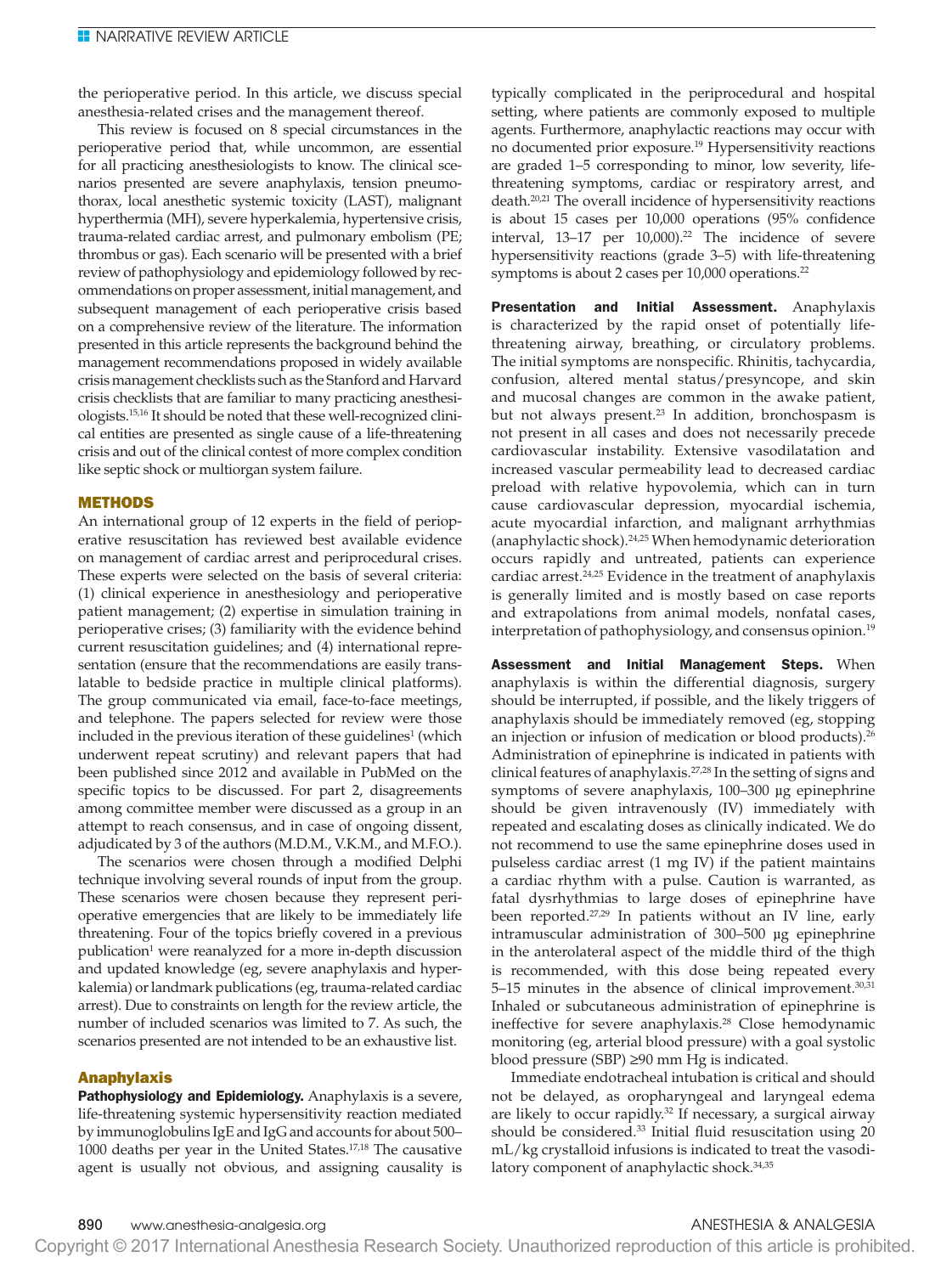Subsequent Assessment and Treatment Steps. If hemodynamic instability persists after initial epinephrine boluses, this drug should be continued by a carefully titrated continuous IV infusion (0.05–0.3 µg/kg/min) because the plasma half-life of epinephrine is brief (<5 minutes). If epinephrine infusion fails to restore normal hemodynamic variables, continuous infusions of vasopressin, 36,37 norepinephrine, methoxamine,<sup>38</sup> and metaraminol<sup>39</sup> may be considered. Glucagon should be considered in patients who have taken β-blockers and who are unresponsive to combined inotrope and vasopressors management.<sup>40</sup> Adjuvant use of antihistamines is appropriate,41–43 and treatment with inhaled β2-adrenergic agents27,44 and IV corticosteroids28,45 should be considered in severe anaphylaxis. Extracorporeal life support (venous–arterial extracorporeal membrane oxygenation) has been successful in isolated cases and may be considered if clinical staff and equipment is immediately available. After stabilization, the patient should be monitored in an intensive care unit (ICU) for at least 24 hours due to the bimodal nature of severe anaphylaxis and a high risk of recrudescence. Finally, laboratory testing for histamine, tryptase, or IgE within 24 hours is indicated for diagnostic purposes.<sup>46</sup> Table 1 provides a full list of management steps.

# Tension Pneumothorax

Epidemiology and Pathophysiology. A tension pneumothorax occurs when there is a "ball-valve effect" within the lung allowing progressive accumulation of air within the pleural space, which in turn leads to a corresponding increase in intrapleural and intrathoracic pressures. In tension pneumothorax, the intrapleural pressure is positive and exceeds the atmospheric pressure throughout the respiratory cycle. The incidence of tension pneumothorax remains poorly estimated and ranges from 1% to 3% in prehospital, major trauma, and ICU patients.<sup>47</sup>

The pathophysiology of tension pneumothorax differs between patients who are spontaneously breathing versus those on positive-pressure ventilation. In spontaneously breathing patients, several compensatory mechanisms likely prevent initial hemodynamic compromise. These factors include increasing respiratory rate, decreased tidal volume and negative-pressure contralateral chest excursions. These mechanisms may maintain arterial blood pressure by limiting transmitting pleural pressure to the mediastinum and contralateral hemithorax. In patients receiving positive-pressure ventilation, increased intrapleural pressure throughout the respiratory cycle produces a marked decrease in cardiac venous return, which leads to hypotension, and, if untreated, may result in cardiac arrest.<sup>48</sup>

Presentation and Initial Assessment. Spontaneously breathing patients with tension pneumothorax present with shortness of breath, dyspnea, tachypnea, respiratory distress, hypoxemia, and ipsilateral decreased air entry and percussion hyperresonance. In a large systematic review, the reported incidence of respiratory arrest (9%), hypotension (16%), and cardiac arrest (2%) were much lower compared to patients on positive-pressure ventilation.<sup>49</sup> Patients on positive-pressure ventilation usually present with

|                       | Table 1. Assessment and Management of Severe Anaphylaxis                                                                                                                                                                                                          |
|-----------------------|-------------------------------------------------------------------------------------------------------------------------------------------------------------------------------------------------------------------------------------------------------------------|
| Assessment            | Confusion, altered mental status/presyncope<br>Rash and/or rhinitis                                                                                                                                                                                               |
|                       | Perioral/periorbital edema, laryngeal edema, stridor                                                                                                                                                                                                              |
|                       | Bronchospasm/dyspnea (not always present)                                                                                                                                                                                                                         |
|                       | Tachycardia                                                                                                                                                                                                                                                       |
|                       | Acute onset hypotension                                                                                                                                                                                                                                           |
| Initial management    | Prearrest                                                                                                                                                                                                                                                         |
|                       | Stop or remove the inciting agent or drug (eg, NMBD, antibiotics, blood products, IV contrast, or latex)<br>If feasible, stop surgery or procedure                                                                                                                |
|                       | Oxygen at F <sub>10</sub> , of 1.0; intubate immediately for respiratory distress                                                                                                                                                                                 |
|                       | Watch for auto-PEEP if severe bronchospasm                                                                                                                                                                                                                        |
|                       | 100–300 μg epinephrine in repeated/escalating doses (or 300–500 μg IM if no IV access present)<br>±Vasopressin 2 U IV                                                                                                                                             |
|                       | Start epinephrine infusion#8232;(0.05-0.3 µg/kg/min IV) for a goal SBP >90 mm Hg; observe for myocardial ischemia<br>Vasopressin or norepinephrine infusions may be added in patients who are hypotensive in spite of high doses of<br>epinephrine (eg, >2 mg IV) |
|                       | IV fluids/large bore access—initial treatment is bolus of 20 mL/kg IV of LR or PLA                                                                                                                                                                                |
|                       | H1 blocker (50 mg diphenhydramine IV)                                                                                                                                                                                                                             |
|                       | H <sub>2</sub> blocker (20 mg famotidine IV)                                                                                                                                                                                                                      |
|                       | ±Corticosteroid (eg, 50–150 mg hydrocortisone IV or methylprednisolone 1–2 mg/kg IV)                                                                                                                                                                              |
|                       | Continuous arterial blood pressure monitoring as early as possible (systolic blood pressure $\geq 90$ mm Hg)                                                                                                                                                      |
|                       | Arrest                                                                                                                                                                                                                                                            |
|                       | CPR if no carotid pulse detected for 10 s                                                                                                                                                                                                                         |
|                       | 100–1000 µg epinephrine IV, can repeat every 3–5 min or replace with 1 dose 40 U vasopressin IV                                                                                                                                                                   |
|                       | If auto-PEEP suspected, disconnect the ventilator briefly                                                                                                                                                                                                         |
|                       | Administer adjunctive therapies listed in prearrest (H1 and H2 blockers and corticosteroids)<br>Consider extracorporeal life support in patients getting good CPR without ROSC                                                                                    |
| Subsequent management | Send blood for tryptase level to support the diagnosis                                                                                                                                                                                                            |
|                       | Monitor in ICU for at least 24 h as there is a risk of recrudescence                                                                                                                                                                                              |

Abbreviations: CPR, cardiopulmonary resuscitation; Fio<sub>2</sub>, fraction of inspired oxygen concentration; ICU, intensive care unit; IM, intramuscular; IV, intravenous; LR, lactated ringers; NMBD, neuromuscular blocking drug; PEEP, positive end-expiratory pressure; PLA, plasmalyte-A; ROSC, return of spontaneous circulation; SBP, systolic blood pressure.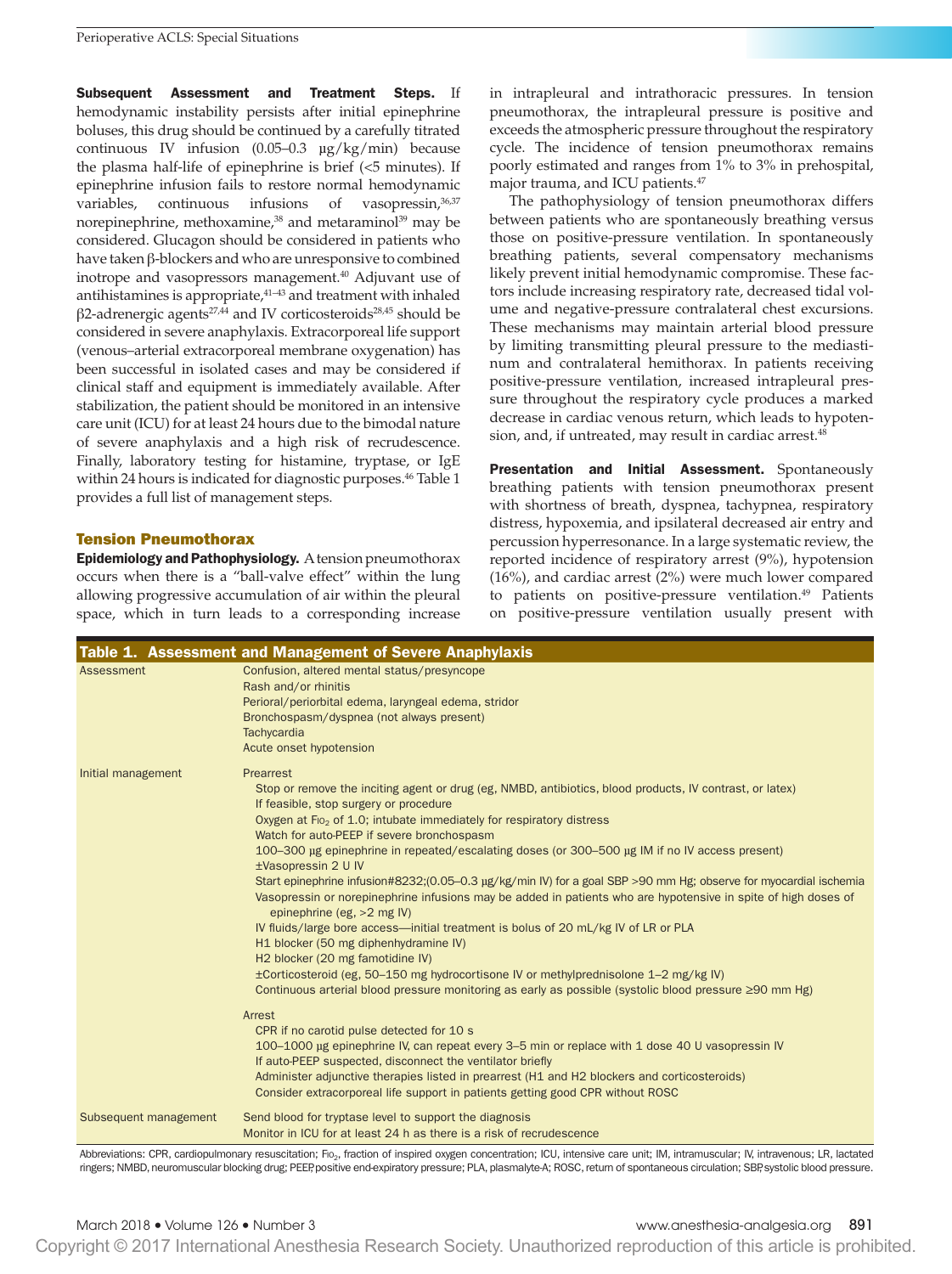hypoxemia, tachycardia, sudden onset of hypotension, subcutaneous emphysema, and ipsilateral decreased air entry. These signs are followed by circulatory collapse and subsequent cardiac arrest with pulseless electrical activity (PEA). Tension pneumothorax should always be in the differential diagnosis of a patient with acute decompensation during laparoscopic surgery.<sup>50</sup>

Traditionally, diagnosis relies on clinical signs and symptoms although these are unreliable (especially contralateral tracheal deviation and jugular venous distention). Thoracic ultrasonography, which is being used with increasing frequency, may be superior to chest radiography for diagnosing pneumothorax (sensitivity of approximately 80%–90% vs  $50\%$ ) and can also be performed rapidly at the bedside.<sup>51,52</sup>

Initial Management Steps. Initial treatment should focus on maximizing oxygenation. Immediate tube thoracostomy by trained personnel is encouraged as the treatment of choice in both the ventilated and the spontaneously breathing patient.53 However, it should be noted that in situations of high clinical suspicion of tension pneumothorax (eg, high airway pressures, unilateral breath sounds, and circulatory instability in the setting of pneumoperitoneum), immediate needle decompression would be recommended rather than delaying treatment.

Subsequent Assessment and Treatment Steps. After initial assessment and treatment, the patient should be stabilized to prevent further respiratory or cardiovascular compromise. The tube thoracostomy is left in place until the parenchymal injury that caused the tension pneumothorax has resolved. The underlying cause for the parenchymal injury needs to be ascertained. Occasionally surgical repair may be indicated. Resolution of the pneumothorax is documented with serial chest radiographs.

# Local Anesthetic Systemic Toxicity

**Epidemiology and Pathophysiology.** While any use of local anesthetic can potentially lead to LAST, peripheral nerve block carries the highest risk, with published rates typically ranging from 1 to 10 per 10,000 qualifying this iatrogenic complication as a "rare event."54 Nevertheless, the potential for severe, even fatal physiological sequelae demands that measures be taken to reduce the likelihood of LAST and that education/training include detection and treatment of this condition. In addition to using standard monitors and safety measures (eg, frequent aspiration during needle progression incremental injection), there is evidence that the use of ultrasound guidance can reduce the risk of LAST.<sup>55</sup>

Presentation and Initial Assessment. A wide range of either neurological symptoms (eg, seizure, agitation, or obtundation) or cardiovascular signs (eg, arrhythmia or conduction block, hypertension, tachycardia, or progressive hypotension and bradycardia) occur with LAST. A study of LAST episodes published from 1979 to 2009 showed that >40% of cases departed from the standard text book presentation (eg, rapid-onset seizure potentially leading to cardiac arrest).56 In 35 of 93 patients (38%), symptoms were delayed >5 minutes, and in 10 patients (11%), cardiovascular signs occurred without a neurological prodrome. Another study from the same group indicated that there is a wide variety of clinical presentations in cases of LAST, including an increase in delayed onset (52%; >5 minutes from injection), which is likely a result of ultrasound guidance.<sup>57</sup>

Initial Management Steps. The initial focus in treating LAST includes managing the airway to assure adequate oxygenation and ventilation and using a benzodiazepine to suppress seizures. Early treatment of LAST by infusion of lipid emulsion 20% can prevent progression to cardiovascular compromise<sup>58</sup> possibly by reducing peak local anesthetic levels.<sup>59</sup> Propofol is cardiodepressant, and its lipid content is inadequate to confer benefit. It is important to continue monitoring even after symptoms resolve because recurrence or delayed progression can occur after an interval of apparent stability.<sup>60</sup>

Subsequent Assessment and Treatment Steps. If LAST progresses to cardiovascular collapse, it is important to administer high-quality cardiovascular support since improving coronary and cerebral blood flow reduces local anesthetic tissue concentrations both directly and by delivering lipid emulsion to affected sites. The main benefit of infusion of lipid emulsion in reversing LAST is accelerating redistribution of local anesthetic, rapidly shuttling drug from sites of toxicity (brain and heart) to unaffected organs (eg, liver and skeletal muscle). This scavenging effect is the result of both partitioning into the lipid phase and the direct inotropic effect of lipid emulsion infusion.<sup>61</sup> The direct inotropy is seen in intact rats and isolated heart without a pharmacotoxic challenge; however, during experimental LAST, it only occurs after myocardial bupivacaine content drops below a specific (eg, channel blocking) threshold. Lipid infusion also exerts a postconditioning effect that might contribute to successful resuscitation.62 It is important to consider extracorporeal life support relatively early in those instances in which the patient does not respond to more conservative measures. Postevent monitoring should occur for at least 6 hours because cardiovascular instability can recur after initial recovery. Table 2 provides a full list of management steps.

# Malignant Hyperthermia

Epidemiology and Pathophysiology. MH is an extreme reaction to volatile anesthetics and succinylcholine, which is attributed to abnormalities of skeletal muscle metabolism and calcium disposition. Its occurrence is rare, ranging between 1:62,000 and 1:500,000 anesthetics, more commonly occurring in men and younger patients, but described in a wide variety of patients.<sup>63,64</sup> The pathophysiology of this syndrome involves mainly cytoplasmic proteins participating in the movement of calcium within skeletal muscle, most commonly the ryanodine receptor. However, many genetic abnormalities are associated with MH, both inherited or sporadic. The syndrome is marked by extreme muscle hypermetabolism, leading to muscle necrosis, hyperpyrexia, acidosis, and in extreme cases, cardiac arrest.

Presentation and Initial Assessment. Because of its rarity, MH can be a once-in-a-career event. Mortality without dantrolene treatment is as high as 80%, but with it, it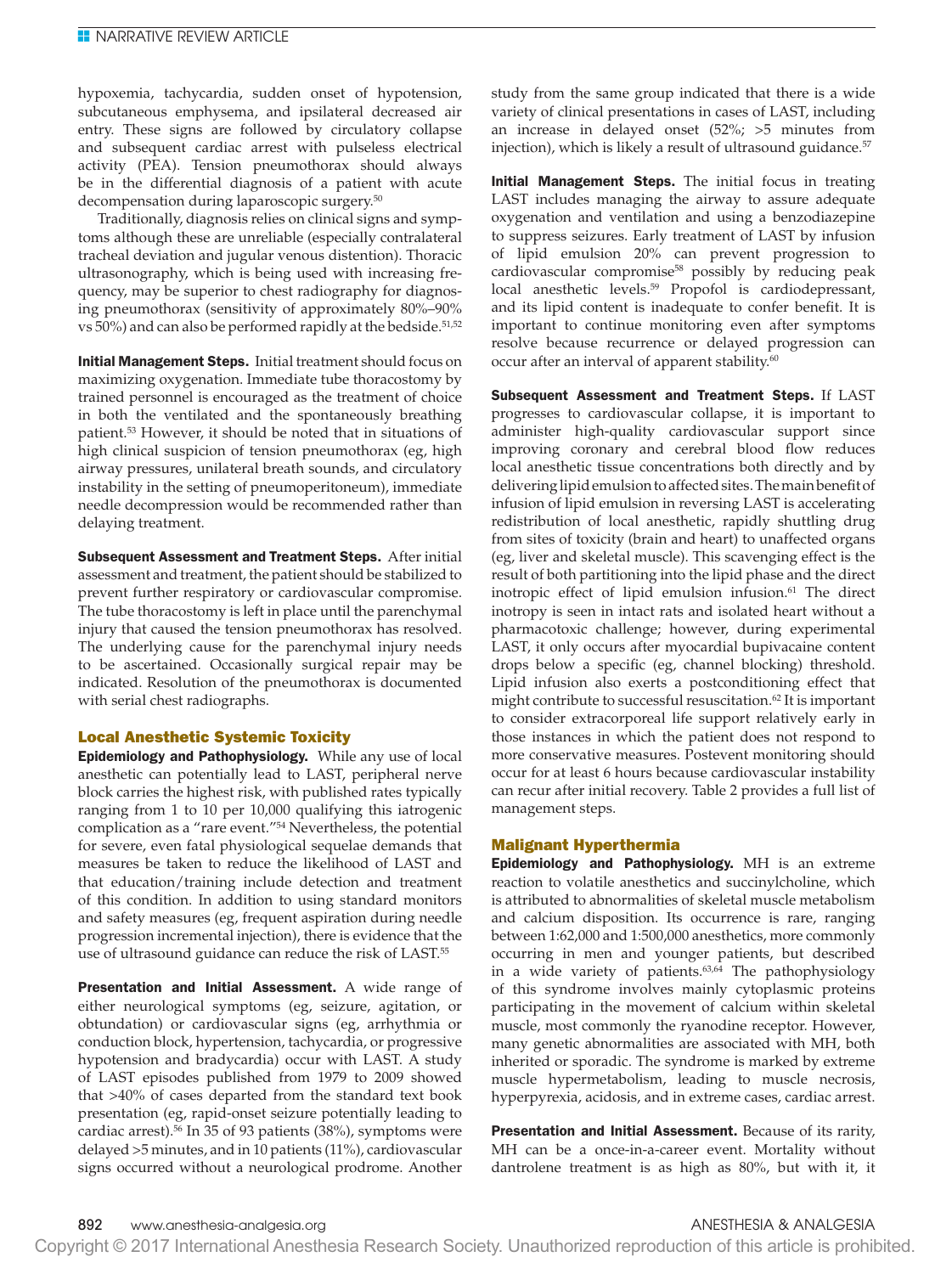|                    | Table 2. Assessment and Management of Local Anesthetic Systemic Toxicity                                                                                                                                                                                                                                                                                                                                                                                                                                                                                                                                                                                                                                                                                                                                                                                                                                                                                                                                                                                                                                                                     |
|--------------------|----------------------------------------------------------------------------------------------------------------------------------------------------------------------------------------------------------------------------------------------------------------------------------------------------------------------------------------------------------------------------------------------------------------------------------------------------------------------------------------------------------------------------------------------------------------------------------------------------------------------------------------------------------------------------------------------------------------------------------------------------------------------------------------------------------------------------------------------------------------------------------------------------------------------------------------------------------------------------------------------------------------------------------------------------------------------------------------------------------------------------------------------|
| <b>Assessment</b>  | Seizures, agitation, obtundation<br>Tachycardia<br>Bradycardia or new heart block<br>All in setting of local anesthetic administration                                                                                                                                                                                                                                                                                                                                                                                                                                                                                                                                                                                                                                                                                                                                                                                                                                                                                                                                                                                                       |
| Initial management | Prearrest<br>Stop the administration of local anesthetic<br>Immediate tracheal intubation and ventilation with 100% oxygen<br>Consider transcutaneous or intravenous pacemakers for all symptomatic bradycardic rhythms with pulse<br>If the diagnosis of local anesthetic toxicity is strongly suspected, the use of epinephrine should be avoided as it can<br>worsen outcome<br>20% lipid emulsion 1.5 mL/kg IV load, then 0.25 mL/kg/min (~20 mL/min)<br>If still with hemodynamic instability, a second bolus followed by a doubling of the rate of infusion is appropriate<br>$(0.5$ mL/kg/min)<br>Seizures should be treated with benzodiazepines. Small doses of propofol or thiopental may be used if<br>benzodiazepines are not immediately available<br>Cardiac arrest                                                                                                                                                                                                                                                                                                                                                            |
|                    | Immediate CPR as indicated (no carotid pulse, ECG, arterial catheter, and pulse oximeter signal)<br>If the diagnosis of local anesthetic toxicity is strongly suspected, small doses of 10–100 µg epinephrine IV are<br>preferable to higher doses<br>Vasopressin is not recommended<br>Sodium bicarbonate to maintain a pH > 7.25 in patients without immediate ROSC after CPR and drug therapy<br>If ROSC does not occur after the first bolus of lipid emulsion, a second bolus followed by a doubling of the rate of<br>infusion is appropriate<br>Consider therapy with H1 and H2 blockers<br>Amiodarone is the drug of choice for ventricular arrhythmias<br>Lidocaine should be avoided<br>Most important, continue CPR for a prolonged period (we suggest at least 60 min) as very good neurological<br>recovery has been reported in patients after very prolonged cardiac arrests from local anesthetic overdoses<br>Extracorporeal life support is appropriate in circumstances where the diagnosis is certain, where ECMO is available<br>in a timely fashion, and where there is no ROSC after a second bolus of lipid emulsion |
|                    | Subsequent management Monitor for recurrence or delayed progression                                                                                                                                                                                                                                                                                                                                                                                                                                                                                                                                                                                                                                                                                                                                                                                                                                                                                                                                                                                                                                                                          |

Abbreviations: CPR, cardiopulmonary resuscitation; ECG, electrocardiogram; ECMO, extracorporeal membrane oxygenation; IV, intravenous; ROSC, return of spontaneous circulation.

may be as low as 1.4%.65 Because the time to dantrolene administration correlates with morbidity and mortality, early recognition is crucial to an effective response. The earliest signs of MH are hypercapnia and sinus tachycardia. Masseter muscle spasm, general muscle rigidity, tachypnea, and rising temperature (late) are additional common findings. Blood gas analysis can reveal respiratory and metabolic acidosis, especially when drawn from a vein draining a large muscle bed.

Initial Management Steps. When MH is suspected, all triggering agents should be immediately discontinued. Dantrolene 2.5 mg/kg IV is the key therapy for MH. Several formulations exist, and providers should be familiar with preparation and administration of a normal adult dose in anticipation of an MH event. Dantrolene should be available at all places that triggering anesthetic agents are available. Regular monitoring of arterial  $Paco<sub>2</sub>$ , temperature, and lactate levels should accompany dantrolene administration, and any abnormalities should be aggressively treated with external and internal cooling, ventilation, and fluid resuscitation.

Subsequent Assessment and Treatment Steps. After initial recognition and treatment, the goals of care involve the mitigation of ongoing tissue injury, hyperthermia, and their sequelae. With extremes of temperature (median temperature, 40.3°C), disseminated intravascular coagulation may occur.4 Other complications can occur at any temperature, but

mortality correlates with temperature.<sup>5</sup> Rhabdomyolysis is common; if severe, it can lead to renal failure and hyperkalemia. Cooling and monitoring for these complications should continue for 72 hours after a suspected episode, because of the risk of recrudescence. Because dantrolene interferes with calcium disposition, patients should be monitored for muscle weakness. Importantly, calcium channel blockers are contraindicated in the setting of dysrhythmias. MH resources are available through expert groups in the United States ([www.mhaus.org\)](www.mhaus.org) and in Europe [\(www.emhg.org\)](www.emhg.org). Table 3 provides a full list of management steps.

# Severe Hyperkalemia

Epidemiology and Pathophysiology. The exact cutoff for moderate or severe hyperkalemia is inconsistently described in the literature.<sup>66</sup> However, recent reports note that initiation of emergency therapies are recommended for serum potassium levels >6.0 or 6.5 or electrocardiographic (ECG) manifestations of hyperkalemia, regardless of potassium level.67 Of note, a potassium level of ≥6.5 mmol/L occurs in only 0.1% of hospitalized patients.<sup>68</sup> Acidosis (primarily metabolic), for example, promotes an extracellular potassium shift; each 0.1 unit decrease in pH is accompanied by an increase of ∼0.6 mmol/L in serum potassium.69,70 The most common causes of hyperkalemia are renal pathology and drug therapy.<sup>68,71,72</sup> There are limited data on the prevalence of hyperkalemia in adult patients undergoing surgery and anesthesia. However,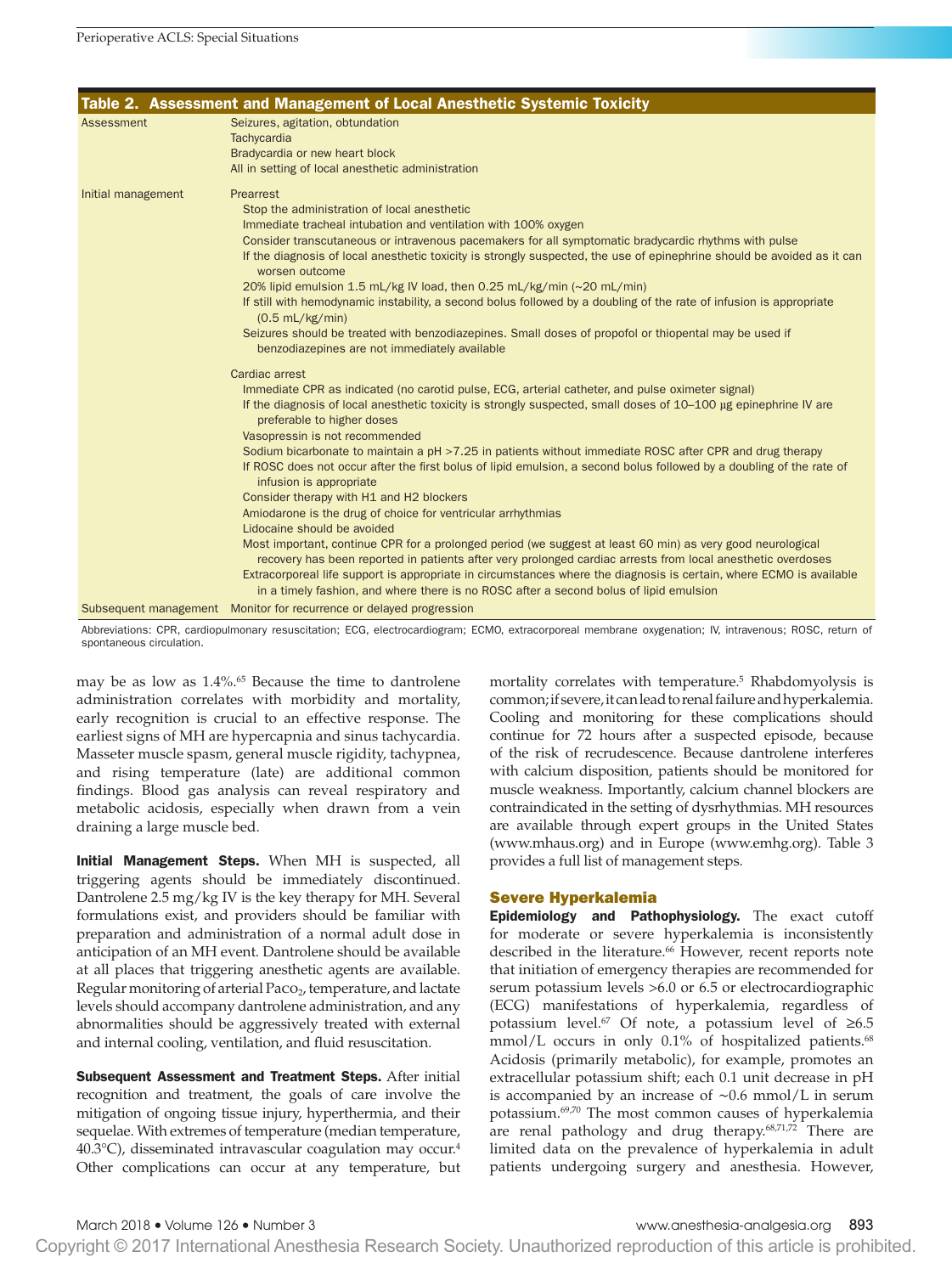|                       | Table 3. Assessment and Management of Malignant Hyperthermia                                                                                                                                                                                                                                                                                                                                                                                                                                                                                                                                                                                                                                                                                                                                                                                                                                                                                                                                                                                                                                                                                                                                                                                                                                                                                                                                                                                                                                                                                                                                                                                                                                                                                                                                                                                                                                                                                                                                                                                                                                                                                                                |
|-----------------------|-----------------------------------------------------------------------------------------------------------------------------------------------------------------------------------------------------------------------------------------------------------------------------------------------------------------------------------------------------------------------------------------------------------------------------------------------------------------------------------------------------------------------------------------------------------------------------------------------------------------------------------------------------------------------------------------------------------------------------------------------------------------------------------------------------------------------------------------------------------------------------------------------------------------------------------------------------------------------------------------------------------------------------------------------------------------------------------------------------------------------------------------------------------------------------------------------------------------------------------------------------------------------------------------------------------------------------------------------------------------------------------------------------------------------------------------------------------------------------------------------------------------------------------------------------------------------------------------------------------------------------------------------------------------------------------------------------------------------------------------------------------------------------------------------------------------------------------------------------------------------------------------------------------------------------------------------------------------------------------------------------------------------------------------------------------------------------------------------------------------------------------------------------------------------------|
| <b>Assessment</b>     | Hypercapnia<br>Tachycardia<br>Tachypnea in nonparalyzed patients<br>Muscle rigidity/masseter spasm<br>Hyperthermia                                                                                                                                                                                                                                                                                                                                                                                                                                                                                                                                                                                                                                                                                                                                                                                                                                                                                                                                                                                                                                                                                                                                                                                                                                                                                                                                                                                                                                                                                                                                                                                                                                                                                                                                                                                                                                                                                                                                                                                                                                                          |
| Initial management    | Discontinue triggering volatile anesthetics and switch from the anesthesia ventilator to manual Ambu bag ventilation<br>from a separate source of oxygen. If available, switch to a dedicated clean anesthesia ventilator or transport or ICU<br>ventilator when feasible. Continue Etco <sub>2</sub> monitoring<br>Stop surgery or procedure when feasible<br>If necessary, switch to intravenous anesthetic<br>Sodium dantrolene: give 2.5 mg/kg or 1 mg/lb initial dose. Repeat bolus of Na dantrolene, titrating to tachycardia and<br>hypercarbia (10 mg/kg suggested upper limit, but more may be given as needed, up to 30 mg/kg)<br>Begin active cooling: ice packs to groin, axilla, and neck; cold intravenous solutions into the peritoneal cavity when<br>feasible; nasogastric or peritoneal lavage when feasible<br>Stop cooling measures at 38°C to avoid overshooting<br>If hyperkalemia suspected by peaked ECG T waves or intraventricular conduction delay confirmed by high K serum level:<br>10 mg/kg calcium chloride, 0.1 U/kg insulin, 50 mL D50w for adult or 1 mL/kg for pediatrics. Repeat as necessary<br>Metabolic acidosis: 100 mEq of HCO3 <sup>-</sup> in adults, then titrate to pH 7.2. Normalize pH if confirmed rhabdomyolysis<br>(suggested threshold, 10,000 IU/L CPK)#8232;<br>Respiratory acidosis: treatment is controversial due to adverse hemodynamic effects of hyperventilation if low-flow state<br>is confirmed. (We suggest an initial goal of modest permissive hypercarbia with a goal Etco <sub>2</sub> of 50–60 mm Hg)<br>Dysrhythmias: avoid calcium antagonists after Na dantrolene, potential for worsening hyperkalemia<br>Myoglobinuria with oliguria: place Foley catheter; increase rate of fluid resuscitation<br>Invasive pressure monitoring when feasible, more HCO3 <sup>-</sup> to neutralize urine pH, consider intravenous mannitol<br>Supportive measures for disseminated intravascular coagulation<br>Call for help, including the MH hotline, if feasible (www.mhaus.org), call 1-800-644-9737 or 1-800-MH-HYPER in the<br>United States and Canada; outside the United States, call 00112094173722 |
| Subsequent management | Monitor for recrudescence for 72 h and treat/cool as required<br>When the crisis is resolved: consider caffeine–halothane muscle biopsy in vitro contracture test, molecular genetic<br>testing for genetic mutation analysis for patient's relatives (sensitivity 25%)                                                                                                                                                                                                                                                                                                                                                                                                                                                                                                                                                                                                                                                                                                                                                                                                                                                                                                                                                                                                                                                                                                                                                                                                                                                                                                                                                                                                                                                                                                                                                                                                                                                                                                                                                                                                                                                                                                     |

Adapted from<http://www.mhaus.org/>.

Abbreviations: CPK, creatine phosphokinase; D50w, dextrose in water (50%); ECG, electrocardiogram; Etco<sub>2</sub>, end-tidal carbon dioxide; ICU, intensive care unit; K, potassium; MH, malignant hyperthermia.

hyperkalemia is consistently estimated to be the cause of death in 1%–2% of cases of anesthesia-related cardiac arrests in children.73–75

**Presentation and Initial Assessment.** Clinical manifestations of this potentially life-threatening electrolyte disorder are mostly insidious and nonspecific. Thus, preoperative assessment of patients at risk should include timely blood testing. There is a common misconception that the cardiac manifestations of hyperkalemia are well known and occur in an orderly fashion. On the contrary, the cardiac clinical symptoms of hyperkalemia may randomly range from nonexistent to vertigo, chest pain, and presyncope to syncope and cardiac arrest. Physical examination may reveal bradycardia and/or bradyarrhythmia and hypotension.<sup>76</sup> Accompanying ECG changes include peaked T-waves, QRS widening, diminished P waves $77,78$ , and/or a range of arrhythmias including bradycardia, $79$ atrioventricular blocks at different conduction levels,80–82 ventricular tachycardia,<sup>83</sup> and ventricular fibrillation.<sup>84-86</sup> Absence of ECG changes should not be taken to indicate that blood potassium levels are normal; some patients with end-stage renal disease do not exhibit ECG changes in the presence of hyperkalemia because of a protective effect of calcium fluctuations.<sup>87-89</sup> Neurological manifestations include generalized muscle weakness and respiratory failure due to flaccid muscle paralyses.90–92

Abnormal ECG findings should command immediate attention and treatment when highly suggestive of severe hyperkalemia. Cardiac arrest caused by hyperkalemia has been shown to be associated with accompanying ECG changes, multiorgan system failure, and emergent admission.<sup>93</sup> Therefore, perioperative management of lifethreatening hyperkalemia depends on whether surgery is elective or urgent and on the perioperative timing of the finding. With the widespread availability of sugammadex, succinylcholine should be avoided or used with great caution if there is any concern for the acute development of hyperkalemia (eg, patients with muscle wasting from neurological injury or those who have been immobile for days in the ICU).<sup>94</sup>

Initial Management Steps. The first management step is avoidance of hyperkalemia and thus postponing of elective surgical cases in the setting of this condition and avoiding succinylcholine and prolonged propofol infusions for urgent/emergent cases with known hyperkalemia. 86,95-97 Respiratory acidosis should be corrected normalizing ventilation. Acute hyperventilation is to be avoided because it can contribute to hypotension by reducing venous return. Treatment with β-2 agonists (eg, salbuterol) and glucose with insulin can be initiated to promote potassium shift toward the intracellular compartment.<sup>98-101</sup> Combined therapy with β-2 agonists and insulin is more effective than a single agent.<sup>102</sup> The literature supports administration of calcium as a membrane stabilizer when ECG changes are present.<sup>102</sup> In the setting of ongoing hemorrhage and blood administration (with citrate), preventative therapy with calcium may also be deemed justifiable.

Subsequent Assessment and Treatment Steps. If patient volume status is considered adequate and his or her renal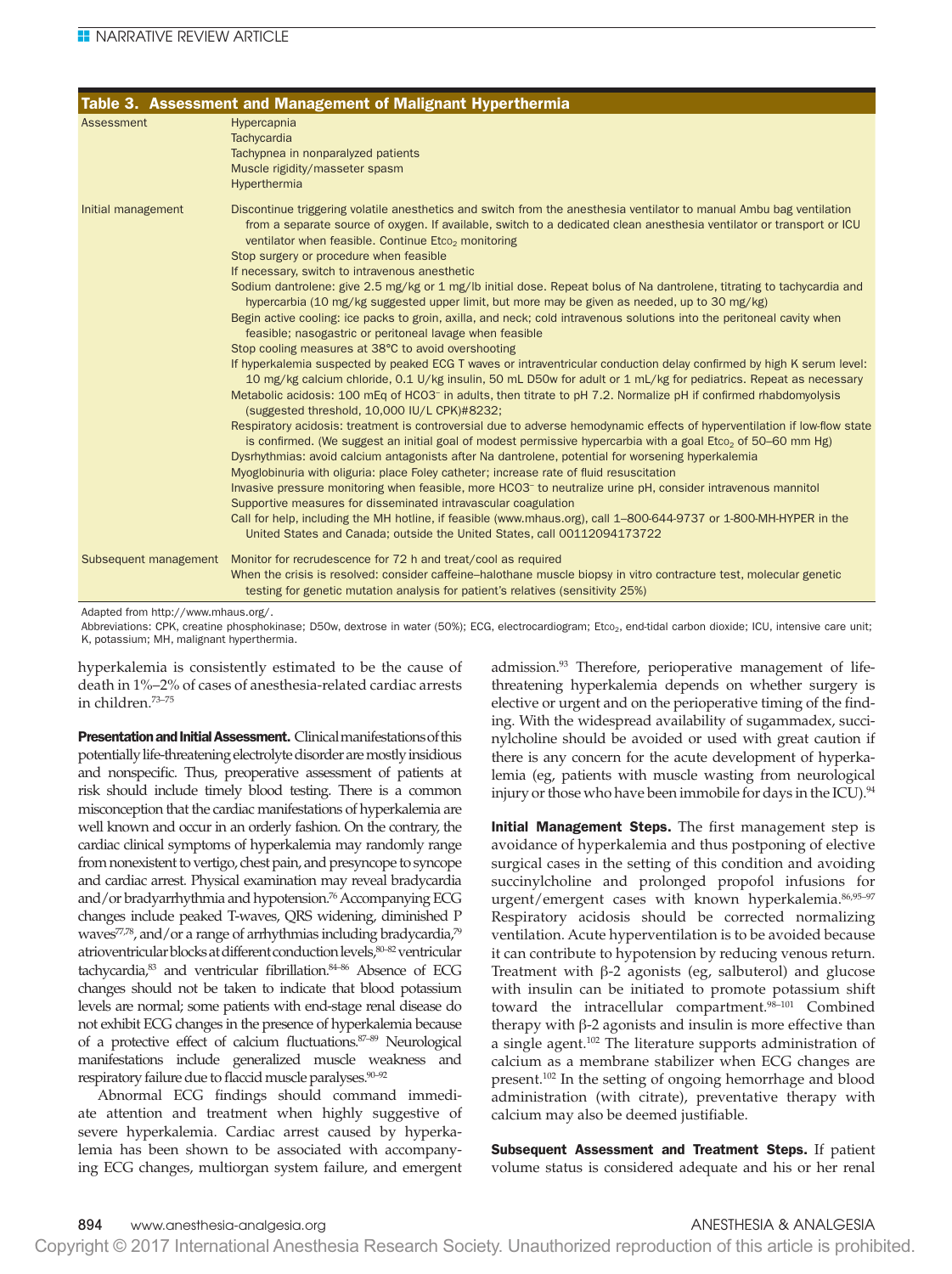function permits, loop diuretics may be administered in the hope of inducing potassium loss. Early and aggressive correction of potassium is important to avoid deterioration to cardiac arrest.<sup>93</sup> Moderate quality evidence (retrospective observation) supports treatment with IV calcium chloride during adult hyperkalemic cardiac arrest.<sup>103</sup> The use of bicarbonate to enhance intracellular shift of potassium is controversial.103,104 Selection bias may underlie the association of both therapies with poor cardiopulmonary resuscitation (CPR) outcomes, since both drugs are more likely to be used in critically ill patients and after prolonged CPR.<sup>104</sup> If hyperkalemia is considered reversible, bridging therapy with extracorporeal life support should be considered.<sup>105</sup> Hemodialysis should be initiated as soon as possible after return of spontaneous circulation.106,107 There have been reports of successful outcome from hyperkalemic cardiac arrest with hemodialysis being initiated even during CPR.108– <sup>111</sup> Given that vascular access is often easily available in the operating room, blood purification is a pertinent option should hyperkalemic cardiac arrest occur perioperatively. Table 4 provides a full list of management steps.

# Traumatic Cardiac Arrest

Epidemiology and Pathophysiology. Traumatic cardiac arrest (TCA) carries a high mortality rate, but in survivors, the neurological outcome appears to be much better than in other causes of cardiac arrest.112,113 Uncontrolled hemorrhage is the main cause of death (48%), followed by tension pneumothorax (13%), asphyxia (13%), and pericardial tamponade  $(10\%)$ .<sup>114</sup> A large systematic review reported an overall survival rate of 3.3% in blunt and 3.7% in penetrating trauma, with good neurological outcome in 1.6% of all cases.112

Presentation and Initial Assessment. Patients in TCA present with loss of consciousness, agonal or absent spontaneous respiration, and absence of a femoral or carotid pulse. The prearrest state is characterized by tachycardia, tachypnea, decreased pulse pressure, and a deteriorating conscious level. Hypotension may present late and beyond 1500 mL of blood loss. Beyond this stage (class III hemorrhagic shock), peripheral pulses will become absent, and the patient left untreated will typically proceed to pulseless electrical dissociation or asystolic cardiac arrest. Resuscitative efforts in TCA should focus on immediate assessment and simultaneous treatment of the hemorrhage and surgical control of the reversible causes (Figure 1).<sup>113,115</sup>

Initial Management Steps. Short prehospital times are associated with increased survival rates for major trauma and TCA. The time elapsed between injury and surgical control of bleeding should be minimized. When feasible, the patient should be immediately transferred to a designated trauma center for damage control resuscitation (DCR).116 "Scoop and run" for these patients may be a better choice for survival than engaging on a long resuscitation on the field. While anesthesiologists in many international settings may be involved with prehospital care, being prepared to manage the airway and provide aggressive fluid resuscitation on patient arrival to the emergency room is also paramount. Successful treatment of TCA requires a team approach with all measures carried out rather in parallel than sequentially. The emphasis lies on rapid treatment of all potentially reversible pathology. In cardiac arrest caused by hypovolemia, cardiac tamponade, or tension pneumothorax, chest compressions alone are unlikely to be as effective as in normovolemic cardiac arrest.115,117–119 Therefore, chest compressions take a lower priority than the immediate treatment of reversible causes.

Ultrasonography should be used in the evaluation of the compromised trauma patient to target life-saving interventions if the cause of shock cannot be established clinically.116,120

| Table 4. Assessment and Management of Severe Hyperkalemia |                                                                                                                                                                                                                                                                                                                                                                                                                                                                                                                                                                                                                                    |  |
|-----------------------------------------------------------|------------------------------------------------------------------------------------------------------------------------------------------------------------------------------------------------------------------------------------------------------------------------------------------------------------------------------------------------------------------------------------------------------------------------------------------------------------------------------------------------------------------------------------------------------------------------------------------------------------------------------------|--|
| Assessment                                                | Vertigo<br>Chest pain<br>Syncope<br><b>Bradycardia</b><br>Diminished p-waves on ECG<br>Peaked T-waves on ECG<br>Wide complex QRS on ECG<br>Heart block on ECG<br>Ventricular tachycardia<br>Ventricular fibrillation                                                                                                                                                                                                                                                                                                                                                                                                               |  |
| Initial management                                        | Cardiac protection<br>Administer calcium chloride or calcium gluconate 1–2 g IV. Repeat as required for ECG signs of hyperkalemia<br>Interventions to drive potassium into intracellular space (these are temporizing interventions)<br>Administer 1 ampule of D50 and 10 units of insulin IV<br>Administer 50 mEq of sodium bicarbonate<br>Administer 4-10 puffs albuterol                                                                                                                                                                                                                                                        |  |
|                                                           | Interventions to eliminate potassium or increase corporeal capacity<br>Administer 20–40 mg furosemide IV, monitor urine output in response. Increase to 1–1.5 mg/kg if oliguric response<br>Administer 30 or 60 g of kayexalate OG/NG/PR. Repeat as needed<br>Initiate renal replacement therapy<br>Transfuse washed pRBC (these units are hypokalemic and will avidly absorb serum potassium)<br>In patients with hyperkalemic cardiac arrest, extracorporeal life support is appropriate while the cause of<br>hyperkalemia is being treated and the patient is undergoing treatment to definitively lower their serum potassium |  |
| Subsequent management                                     | Monitor serum potassium serially, continue to treat cause(s) of hyperkalemia                                                                                                                                                                                                                                                                                                                                                                                                                                                                                                                                                       |  |

Abbreviations: ECG, electrocardiogram; IV, intravenous; OG, orogastric; NG, nasogastric; PR, per rectum; pRBC, packed red blood cell.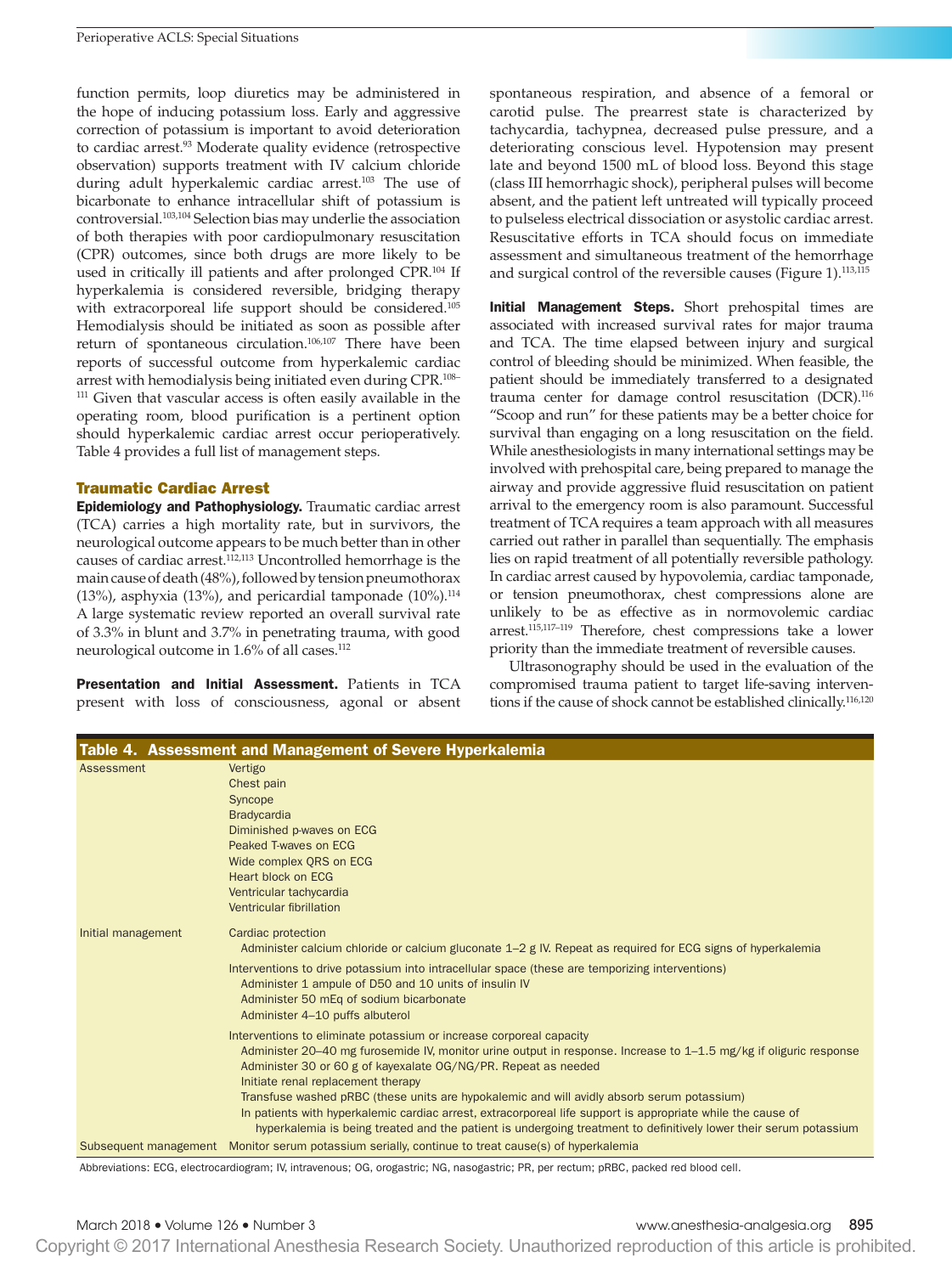

Figure 1. This figure illustrates the appropriate steps in the assessment and management of a patient experiencing traumatic cardiac arrest. ACLS indicates advanced cardiac life support; BP, blood pressure; CT, computed tomography; FFP, fresh frozen plasma; PEEP, positive endexpiratory pressure; pRBC, packed red blood cell.

Hemoperitoneum, hemothorax or pneumothorax, and cardiac tamponade can be diagnosed reliably in minutes. Early whole-body computed tomography scanning as part of the primary survey may improve outcome in major trauma.121 Whole-body computed tomography is increasingly employed to identify the source of shock and to guide subsequent hemorrhage control. Figure 1 shows the traumatic cardiac (peri-) arrest algorithm of the European Resuscitation Council, which is based on the universal ALS algorithm.<sup>122</sup>

*Hypovolemia.* The treatment of severe hypovolemic shock has several elements. The main principle is to achieve immediate hemostasis. Temporary hemorrhage source control can be lifesaving. External hemorrhage can be treated with direct or indirect compression, pressure dressings, tourniquets, and topical hemostatic agents.<sup>116</sup> Noncompressible hemorrhage is more difficult to control. External splints/ pressure, blood and blood products, IV fluids, and tranexamic acid (TXA) can be used during patient transport and until hemorrhage is controlled surgically. Resuscitative endovascular balloon occlusion is a promising alternative to aortic cross-clamping or manual aortic compression in patients exsanguinating from noncompressible torso injuries and can serve as a bridge to definitive hemorrhage

control.<sup>123,124</sup> If the patient is in hypovolemic TCA, immediate restoration of the circulating blood volume with blood products is mandatory. Hyperventilation should be avoided in hypovolemic patients since positive-pressure ventilation may worsen hypotension by impeding venous return to the heart.<sup>125</sup> Therefore, low tidal volumes and slow respiratory rates may be associated with a more acceptable circulation.

*Hypoxemia.* Hypoxemia due to airway obstruction and loss of ventilator drive has been reported as the cause of 13% of all TCAs.114 Immediate control of the airway and effective invasive ventilation can reverse hypoxic cardiac arrest. However, positive-pressure ventilation should be applied with caution to limit its deleterious effect on venous return. Oxygen should be delivered at a fraction of 1.0, and ventilation should be monitored with capnography to avoid hyperventilation.<sup>116</sup>

*Cardiac Tamponade and Resuscitative Thoracotomy.* Cardiac tamponade is the underlying cause of approximately 10% of cardiac arrests in trauma.<sup>114</sup> Where there is TCA and penetrating trauma to the chest or epigastrium, immediate resuscitative thoracotomy (RT; via a clamshell incision) can be life saving.<sup>126,127</sup> The chance of survival from cardiac injury is about 4 times higher for stab wounds than for a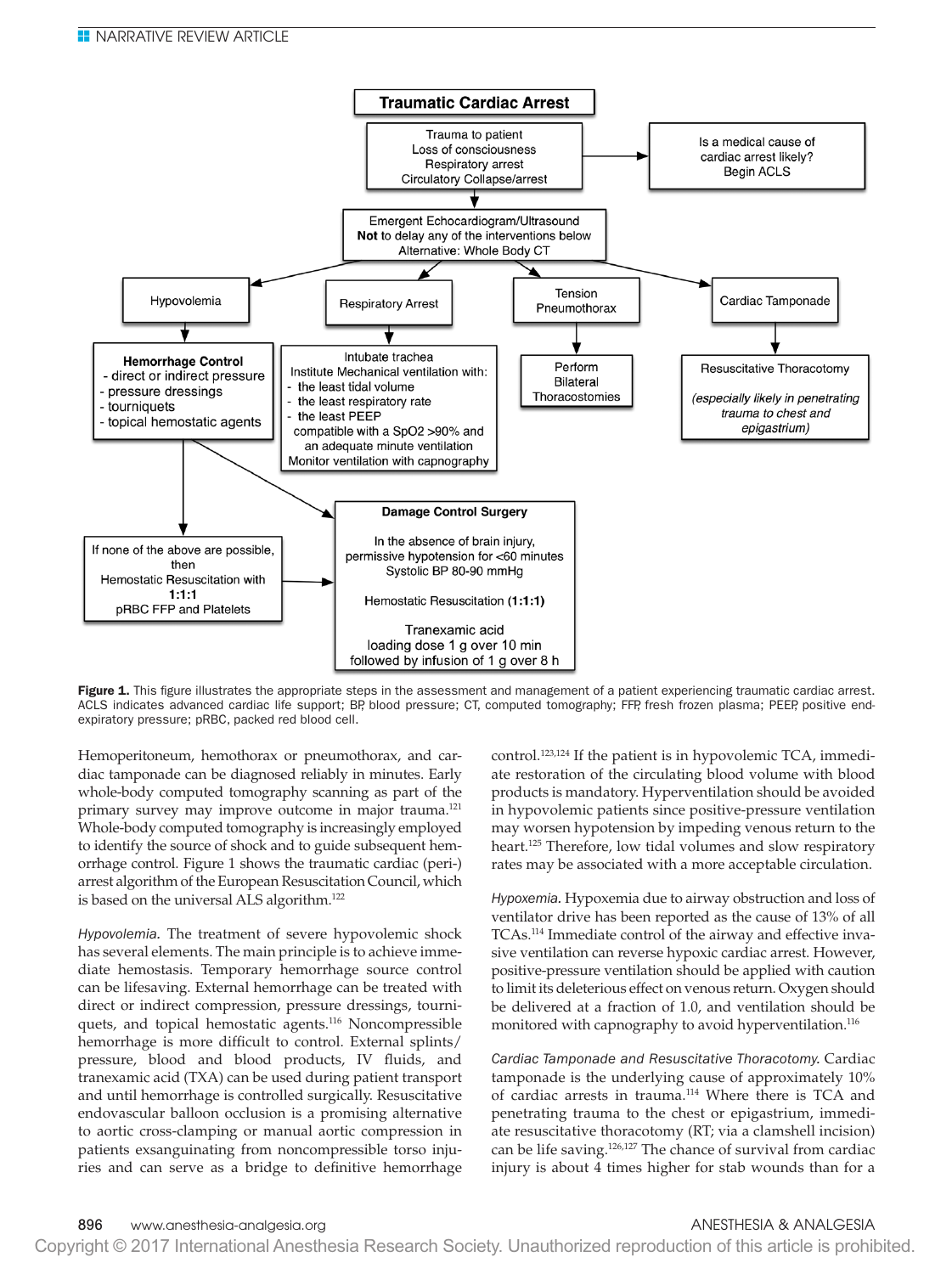gunshot wounds.128 In 2012, an evidence review with resultant guidelines stated that RT should also be applied for 3 other categories of life-threatening injuries after arrival in hospital, which include blunt trauma with <10 minutes of prehospital CPR, penetrating torso trauma with <15 minutes of CPR, and penetrating trauma to the neck or extremity with <5 minutes of prehospital CPR.129 The guidelines estimate survival rates of approximately 15% for RT in patients with penetrating wounds and 35% for patients with a penetrating cardiac wound. In contrast, survival from RT after blunt trauma is dismal, with reported survival rates of 0%–2%.129,130 In the setting of the above presentation (ie, cardiac arrest with penetrating trauma), the prerequisites for a successful RT can be summarized as "4 Es rule" (4E):

- (1) Expertise: RT teams must be led by a highly trained and competent health care practitioner.
- (2) Equipment: adequate equipment to carry out RT and to deal with the intrathoracic findings is mandatory.
- (3) Environment: ideally, RT should be carried out in an operating theatre; RT should not be carried out if there is inadequate physical access to the patient or if the receiving hospital is not easy to reach.

(4) Elapsed time: the time from loss of vital signs to commencing an RT should not be >10 minutes.

If any of the 4 criteria are not met, RT is likely less effective and exposes the team to unnecessary risks.<sup>131</sup>

Subsequent Management and Treatment. Damage control resuscitation is a term recently adopted in trauma resuscitation to improve outcome of uncontrolled hemorrhages. DCR combines permissive hypotension and hemostatic resuscitation with limited (damage control) surgical repair. Limited evidence and general consensus [\(https://www.nice.org.uk/](https://www.nice.org.uk/guidance/ta74) [guidance/ta74](https://www.nice.org.uk/guidance/ta74)) have supported a conservative approach to IV fluid infusion, with permissive hypotension until surgical hemostasis is achieved.132 In the absence of invasive monitoring, fluid resuscitation is titrated to maintain a radial pulse.133,134 Hemostatic resuscitation with blood and blood products is used as primary resuscitation fluids to prevent exsanguination, dilution of hemostatic blood components, and trauma-induced coagulopathy.135 The typical massive transfusion protocol recommends packed red blood cells, fresh frozen plasma, and platelets ratio of 1–2:1:1.136

Simultaneous damage control surgery and hemostatic resuscitation using massive transfusion protocol are the principles of DCR in patients with exsanguinating injuries.<sup>116,135</sup> Although

Figure 2. An assessment and management algorithm of right heart failure, which should be followed in the case of suspected thrombotic or gaseous pulmonary embolism. CVP indicates central venous pressure; ECMO, extracorporeal membrane oxygenation; Hct, hematocrit; IABP, intra-aortic balloon pump; iNO, inhaled nitric oxide; PEEP, positive end-expiratory pressure; pRBC, packed red blood cells; PVR, pulmonary vascular resistance; RV, right ventricular; RVAD, right ventricular assist device; Scvo2, central venous oxygen saturation; Spo2, peripheral oxygen saturation; SVO2, venous oxygen saturation; TEE, transesophageal echocardiography.



March 2018 • Volume 126 • Number 3 www.anesthesia-analgesia.org 897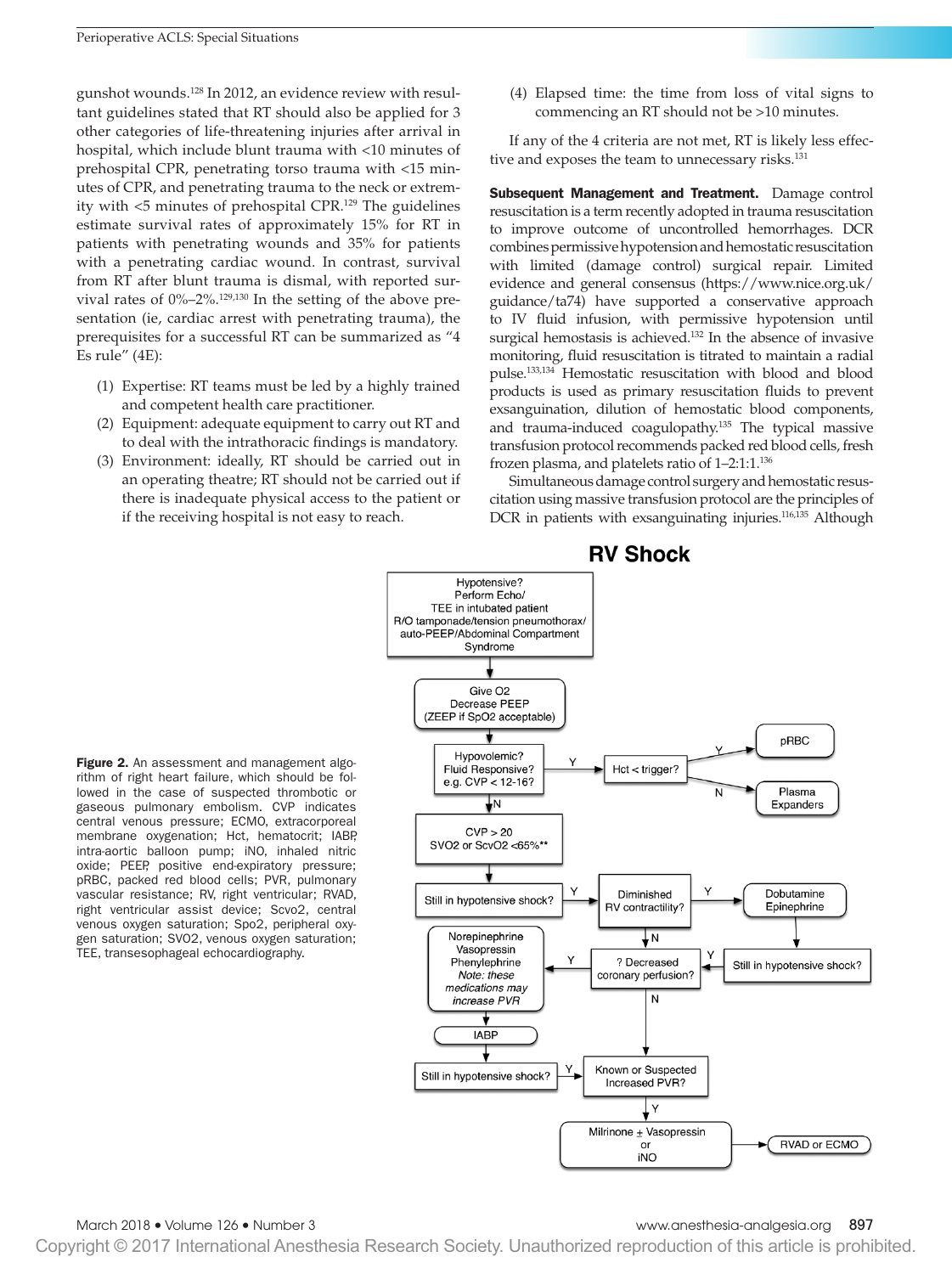the evidence for permissive hypotension during resuscitation is limited, particularly with regards to blunt trauma, permissive hypotension has been endorsed in both civilian [\(https://](https://www.nice.org.uk/guidance/ta74) [www.nice.org.uk/guidance/ta74\)](https://www.nice.org.uk/guidance/ta74) and military care, generally aiming for an SBP of 80–90 mm Hg.137 Caution is advised for patients with traumatic brain injury in whom a raised intracranial pressure may require a higher cerebral perfusion pressure. Specifically, the most recent Brain Trauma Foundation Guidelines for severe traumatic brain injury recommend maintaining an SBP ≥100 mm Hg for patients 50–69 years of age or ≥110 mm Hg for patients 15–49 years of age or older than 70 to improve outcomes and reduce mortality.<sup>138</sup>

Finally, TXA (loading dose 1 g over 10 minutes followed by infusion of 1 g over 8 hours) increases survival from traumatic hemorrhage.139,140 It is effective when administered within the first 3 hours after trauma; however, TXA should not be started any later than 4 hours after the injury because late dosing is associated with increased mortality.

# Pulmonary Embolism

Epidemiology and Pathophysiology. Thromboembolism, venous gas embolism, and fat embolism are all wellrecognized complications that can occur during anesthesia and surgery. Venous thromboembolism is the most common cause of PE in periprocedural patients. Prophylaxis reduces its incidence, but cannot entirely prevent its occurrence.<sup>141</sup> Thromboembolism causes circulatory crisis via a combination of mechanical obstruction and the release of inflammatory mediators, both of which increase the right ventricular (RV) afterload.<sup>142</sup> In severe cases, the associated increase in pulmonary vascular resistance is so great that the right ventricle is unable to maintain the cardiac output. As the RV fails, it typically dilates, and the interventricular septum flattens and shifts toward the left ventricle.

Presentation and Initial Assessment. Signs of PE under general anesthesia include the following: unexplained hypotension with concurrent decrease in  $E_{\text{tco}_2}$ ; desaturation that is only moderately responsive to increased  $FIO<sub>2</sub>$ ; transitory bronchospasm with increased airway resistance; rapid changes of heart rhythm (often dysrhythmias or bradycardia after a transitory tachycardia); unexplained increased of central venous pressure or all pulmonary pressures; and rapid progression to nonshockable cardiac arrest (usually PEA).

**Management Steps.** A strategy for managing RV shock in this situation is proposed in Figure 2. In approximately 5% of cases, acute thromboembolism causes cardiac arrest, most often PEA.143,144 Echocardiography of the patient with RV shock will typically reveal RV dilation and dysfunction, with an underfilled left ventricle.<sup>145</sup>

The management of intraoperative or perioperative thromboembolism is highly dependent on the procedure and patient. Therapeutic options range from supportive measures only to anticoagulation to thrombolysis.143,144,146,147

Epidemiology and Pathophysiology. Gas embolism is an important cause of circulatory crisis and cardiac arrest in perioperative patients. As the number of procedures in which minimally invasive techniques involving gas insufflation increases, the frequency of intraoperative gas embolisms will likely increase.<sup>148</sup> The risk for a venous air embolism increases when the surgical field is above the right atrium, particularly in patients with central venous pressure. The focus of hemodynamic support is on improving RV function.<sup>52</sup>

Common causes of gas embolism include laparoscopy, endobronchial laser procedures, central venous catheterization or catheter removal, hysteroscopy, pressurized wound irrigation, prone spinal surgery, posterior fossa surgery in the sitting position, and endoscopic retrograde cholangiopancreatography. Nonoperative cause of vascular air embolism includes direct vascular access procedures and pressurized hemoperfusion.

Management Steps. All surgical procedures at risk of venous gas embolism should be specifically monitored. Right parasternal precordial Doppler ultrasound has very high sensitivity for air embolism (88%).<sup>149</sup> Transesophageal echocardiography allows for recognition of air embolism size and location and assessment of ventricular function, but can be difficult or impossible to perform with some patient positions (eg, sitting) or procedures (eg, endoscopic retrograde cholangiopancreatography).150 Massive gas embolisms in awake patients have been characterized by breathlessness, continuous coughing, arrhythmias, myocardial ischemia, acute hypotension with loss of endtidal carbon dioxide, and cardiac arrest. Patients who survive any kind of an embolic event are likely to require continued evaluation and management for several hours in an ICU setting. Table 5 provides a full list of management steps.

|                       | Table 5. Assessment and Management of Massive or Submassive Pulmonary Embolism                                                        |
|-----------------------|---------------------------------------------------------------------------------------------------------------------------------------|
| Assessment            | Significant hemodynamic instability or collapse during cases with high risk of thrombotic or air embolus                              |
|                       | Etco <sub>2</sub> that suddenly declines                                                                                              |
|                       | Increased airway pressures                                                                                                            |
|                       | Consider early use of TEE to confirm diagnosis/rule out other treatable causes of pulmonary embolism                                  |
| Initial management    | Prearrest                                                                                                                             |
|                       | If possible, stop the infusion of the gas or ask the surgeon to flood the surgical field                                              |
|                       | Administer 100% oxygen and intubate for significant respiratory distress or refractory hypoxemia                                      |
|                       | Place patient in Trendelenburg (head down) position and rotate toward the left lateral decubitus position                             |
|                       | Maintain BP with fluid resuscitation and vasopressors/ $\beta$ -adrenergic agents if necessary. (See the algorithm for RV<br>failure) |
|                       | Consider transfer to a hyperbaric chamber if immediately available                                                                    |
|                       | Cardiac arrest                                                                                                                        |
|                       | Circulatory collapse should be addressed with CPR and consideration of CPB/emergent thrombectomy if available                         |
| Subsequent management | Consider the right ventricular shock algorithm                                                                                        |

Abbreviations: BP, blood pressure; CPB, cardiopulmonary bypass; RV, right ventricular; CPR, cardiopulmonary resuscitation; TEE, transesophageal echocardiography.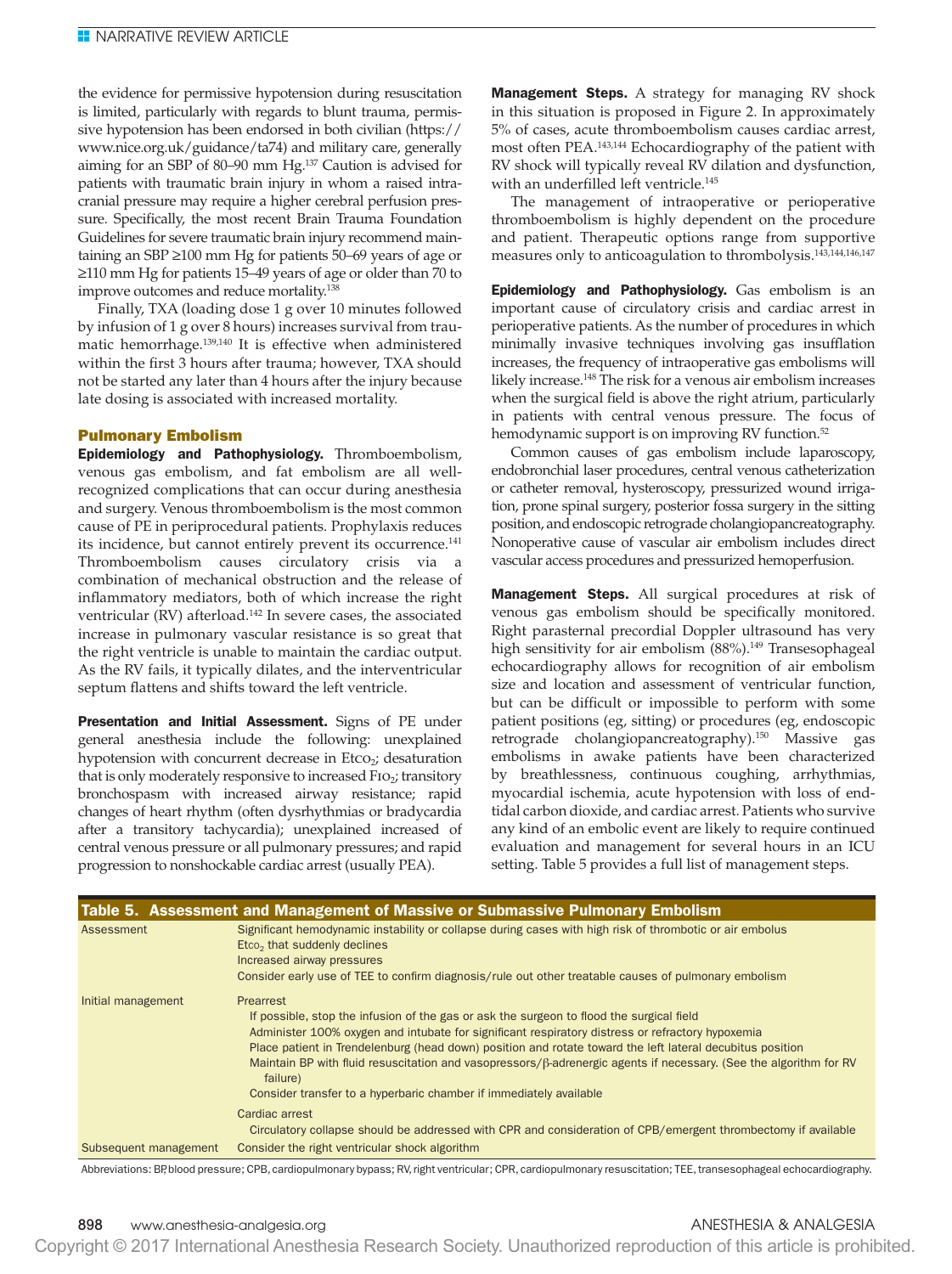# Postresuscitation Management

It is beyond the scope of this article to detail the appropriate steps of postresuscitation management. Current guidelines are available that specify the appropriate management steps to maximize discharge from the hospital with a favorable neurological function as most important outcome parameters. Neurological, cardiovascular, and respiratory dysfunction are best managed in specialized ICUs where monitoring of electroencephalogram, targeted temperature management, glucose management, correction of electrolytes, and management of blood gas parameters are all promptly available.151–153

# CONCLUSIONS

The causes, logistics, and management of periprocedural crises and arrest differ substantially from those taught in the American Heart Association ACLS guidelines. Furthermore, current evidence illustrates the need for educational updates on concerning PPCA among the anesthesiology community, including review of current evidence, use of checklists, and simulation.11,154–157 The purpose of this review is to present the latest evidence and practical recommendations for managing 7 highstakes perioperative events that can lead to significant circulatory disturbance and PPCA. These are core topics for all practitioners who care for patients in the periprocedural setting, but they by no means represent an exhaustive list of emergency conditions. It is incumbent upon all anesthesiologists to have a working knowledge of these clinical scenario and understanding of the current therapeutic options to maximize patient outcomes.  $\blacksquare$ 

### DISCLOSURES

**Name:** Matthew D. McEvoy, MD.

**Contribution:** This author helped in the conception, and helped write the manuscript, edit the manuscript, and finally approve the manuscript.

**Conflicts of Interest:** M. D. McEvoy received funding from GE Foundation, Edwards Life Sciences, and Cheetah Medical, all unrelated to this manuscript.

**Name:** Karl-Christian Thies, MD, FRCA, FERC, DEAA.

**Contribution:** This author helped in the conception, and helped write the manuscript, edit the manuscript, and finally approve the manuscript.

**Conflicts of Interest:** None.

**Name:** Sharon Einav, MD.

**Contribution:** This author helped in the conception, and helped write the manuscript, edit the manuscript, and finally approve the manuscript.

**Conflicts of Interest:** None.

**Name:** Kurt Ruetzler, MD.

**Contribution:** This author helped in the conception, and helped write the manuscript, edit the manuscript, and finally approve the manuscript.

**Conflicts of Interest:** None.

**Name:** Vivek K. Moitra, MD, FCCM.

**Contribution:** This author helped in the conception, and helped write the manuscript, edit the manuscript, and finally approve the manuscript.

**Conflicts of Interest:** V. K. Moitra declares the following conflicts of interest: liaison between the American Society of Anesthesiologists and the American Heart Association; expert testimony.

**Name:** Mark E. Nunnally, MD, FCCM.

**Contribution:** This author helped in the conception, and helped write the manuscript, edit the manuscript, and finally approve the manuscript.

**Conflicts of Interest:** None.

**Name:** Arna Banerjee, MD.

**Contribution:** This author helped in the conception, and helped write the manuscript, edit the manuscript, and finally approve the manuscript.

**Conflicts of Interest:** None.

**Name:** Guy Weinberg, MD.

**Contribution:** This author helped in the conception, and helped write the manuscript, edit the manuscript, and finally approve the manuscript.

**Conflicts of Interest:** G. Weinberg is an equity holder, a member of the board of directors, and received consulting fees from ResQ Pharma, Inc.

**Name:** Andrea Gabrielli, MD, FCCM.

**Contribution:** This author helped edit the final manuscript and approve the manuscript.

**Conflicts of Interest:** None.

**Name:** Gerald A. Maccioli, MD, FCCM.

**Contribution:** This author helped in the conception, and helped edit the final manuscript and approve the manuscript.

**Conflicts of Interest:** None.

**Name:** Gregory Dobson, MD.

**Contribution:** This author helped in the conception, and helped write the manuscript, edit the manuscript, and finally approve the manuscript.

**Conflicts of Interest:** None.

**Name:** Michael F. O'Connor, MD, FCCM.

**Contribution:** This author helped in the conception, and helped write the manuscript, edit the manuscript, and finally approve the manuscript.

**Conflicts of Interest:** None. **This manuscript was handled by:** Avery Tung, MD, FCCM.

### REFERENCES

- 1. Moitra VK, Gabrielli A, Maccioli GA, O'Connor MF. Anesthesia advanced circulatory life support. *Can J Anaesth*. 2012;59:586–603.
- 2. Chan PS, Krumholz HM, Nichol G, Nallamothu BK; American Heart Association National Registry of Cardiopulmonary Resuscitation Investigators. Delayed time to defibrillation after in-hospital cardiac arrest. *N Engl J Med*. 2008;358: 9–17.
- 3. Koga FA, El Dib R, Wakasugui W, et al. Anesthesia-related and perioperative cardiac arrest in low- and high-income countries: a systematic review with meta-regression and proportional meta-analysis. *Medicine (Baltimore)*. 2015; 94:e1465.
- 4. Nunnally ME, O'Connor MF, Kordylewski H, Westlake B, Dutton RP. The incidence and risk factors for perioperative cardiac arrest observed in the national anesthesia clinical outcomes registry. *Anesth Analg*. 2015;120:364–370.
- 5. Siriphuwanun V, Punjasawadwong Y, Lapisatepun W, Charuluxananan S, Uerpairojkit K. Incidence of and factors associated with perioperative cardiac arrest within 24 hours of anesthesia for emergency surgery. *Risk Manag Healthc Policy*. 2014;7:155–162.
- 6. Xue FS, Li RP, Wang SY. Factors affecting survival and neurologic outcome of patient with perioperative cardiac arrest. *Anesthesiology*. 2014;121:201–202.
- 7. Harrison TK, Manser T, Howard SK, Gaba DM. Use of cognitive aids in a simulated anesthetic crisis. *Anesth Analg*. 2006;103:551–556.
- 8. Burden AR, Carr ZJ, Staman GW, Littman JJ, Torjman MC. Does every code need a "reader?" improvement of rare event management with a cognitive aid "reader" during a simulated emergency: a pilot study. *Simul Healthc*. 2012;7:1–9.
- 9. Arriaga AF, Bader AM, Wong JM, et al. Simulation-based trial of surgical-crisis checklists. *N Engl J Med*. 2013;368:246–253.
- 10. Murray DJ, Boulet JR, Kras JF, Woodhouse JA, Cox T, McAllister JD. Acute care skills in anesthesia

March 2018 • Volume 126 • Number 3 www.anesthesia-analgesia.org 899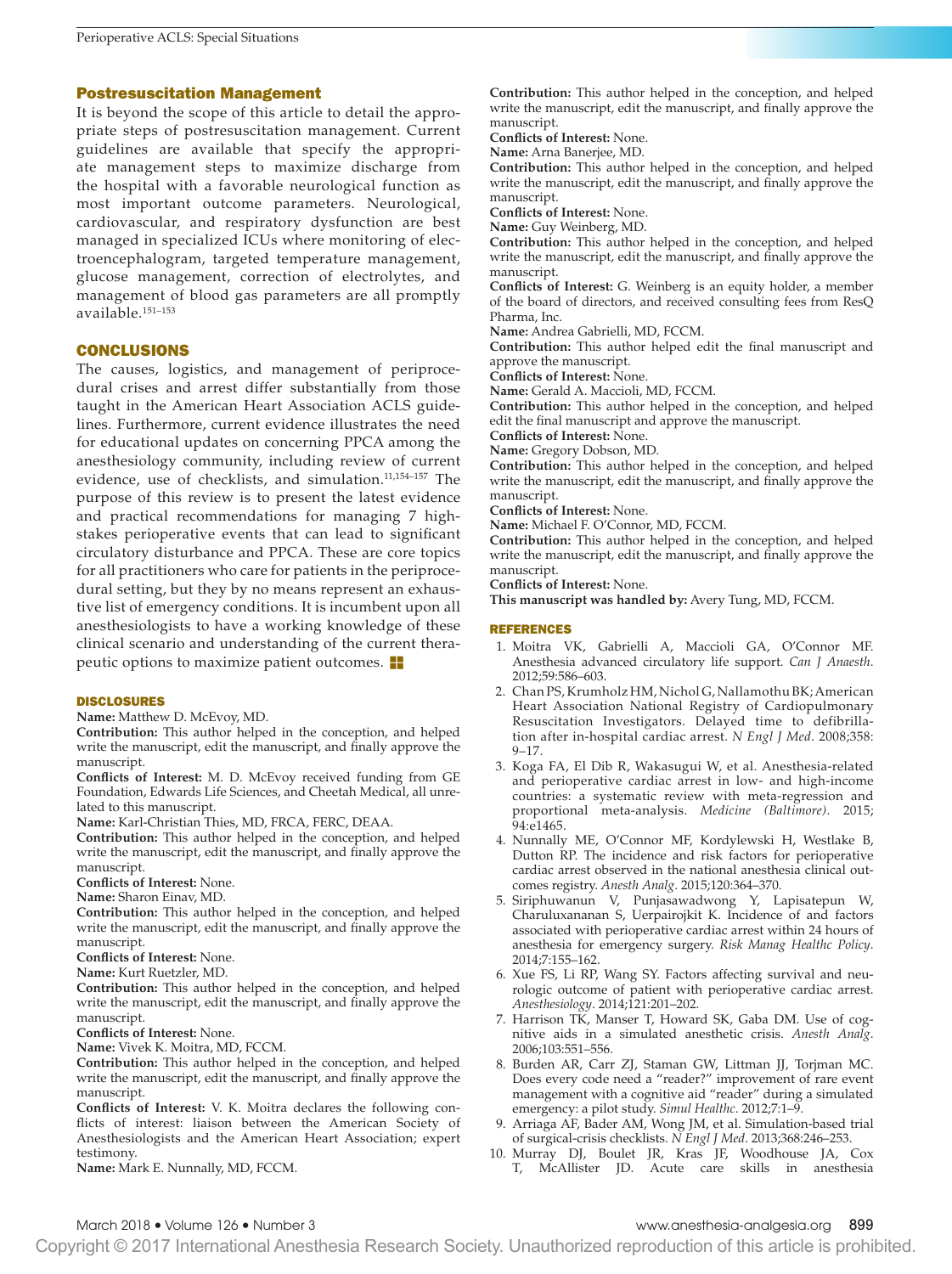practice: a simulation-based resident performance assessment. *Anesthesiology*. 2004;101:1084–1095.

- 11. Murray DJ, Boulet JR, Avidan M, et al. Performance of residents and anesthesiologists in a simulation-based skill assessment. *Anesthesiology*. 2007;107:705–713.
- 12. McIntosh CA. Lake Wobegon for anesthesia…where everyone is above average except those who aren't: variability in the management of simulated intraoperative critical incidents. *Anesth Analg*. 2009;108:6–9.
- 13. Goldhaber-Fiebert SN, Lei V, Nandagopal K, Bereknyei S. Emergency manual implementation: can brief simulationbased or staff trainings increase familiarity and planned clinical use? *Jt Comm J Qual Patient Saf*. 2015;41:212–220.
- 14. Goldhaber-Fiebert SN, Howard SK. Implementing emergency manuals: can cognitive aids help translate best practices for patient care during acute events? *Anesth Analg*. 2013;117:1149–1161.
- 15. Available at: <http://emergencymanual.stanford.edu/>. Accessed August 16, 2017.
- 16. Available at: <http://www.projectcheck.org/checklists.html>. Accessed August 16, 2017.
- 17. Johansson SG, Bieber T, Dahl R, et al. Revised nomenclature for allergy for global use: report of the Nomenclature Review Committee of the World Allergy Organization, October 2003. *J Allergy Clin Immunol*. 2004;113:832–836.
- 18. Neugut AI, Ghatak AT, Miller RL. Anaphylaxis in the United States: an investigation into its epidemiology. *Arch Intern Med*. 2001;161:15–21.
- 19. Vanden Hoek TL, Morrison LJ, Shuster M, et al. Part 12: cardiac arrest in special situations: 2010 American Heart Association Guidelines for Cardiopulmonary Resuscitation and Emergency Cardiovascular Care. *Circulation*. 2010;122:S829–S861.
- 20. Fasting S, Gisvold SE. [Serious intraoperative problems a five-year review of 83,844 anesthetics]. *Can J Anaesth*. 2002;49:545–553.
- 21. Mertes PM, Laxenaire MC. Allergy and anaphylaxis in anaesthesia. *Minerva Anestesiol*. 2004;70:285–291.
- 22. Saager L, Turan A, Egan C, et al. Incidence of intraoperative hypersensitivity reactions: a registry analysis: a registry analysis. *Anesthesiology*. 2015;122:551–559.
- 23. Soar J, Pumphrey R, Cant A, et al; Working Group of the Resuscitation Council (UK). Emergency treatment of anaphylactic reactions—guidelines for healthcare providers. *Resuscitation*. 2008;77:157–169.
- 24. Raper RF, Fisher MM. Profound reversible myocardial depression after anaphylaxis. *Lancet*. 1988;1:386–388.
- 25. Nicolas F, Villers D, Blanloeil Y. Hemodynamic pattern in anaphylactic shock with cardiac arrest. *Crit Care Med*. 1984;12:144–145.
- 26. Simons FE, Sheikh A. Anaphylaxis: the acute episode and beyond. *BMJ*. 2013;346:f602.
- 27. Pumphrey RS. Lessons for management of anaphylaxis from a study of fatal reactions. *Clin Exp Allergy*. 2000;30:1144–1150.
- 28. Muraro A, Roberts G, Worm M, et al; EAACI Food Allergy and Anaphylaxis Guidelines Group. Anaphylaxis: guidelines from the European Academy of Allergy and Clinical Immunology. *Allergy*. 2014;69:1026–1045.
- 29. Johnston SL, Unsworth J, Gompels MM. Adrenaline given outside the context of life threatening allergic reactions. *BMJ*. 2003;326:589–590.
- 30 .Sheikh A, Shehata YA, Brown SG, Simons FE. Adrenaline (epinephrine) for the treatment of anaphylaxis with and without shock. *Cochrane Database Syst Rev.* 2008:CD006312.
- 31. Korenblat P, Lundie MJ, Dankner RE, Day JH. A retrospective study of epinephrine administration for anaphylaxis: how many doses are needed? *Allergy Asthma Proc*. 1999;20:383–386.
- 32. Yilmaz R, Yuksekbas O, Erkol Z, Bulut ER, Arslan MN. Postmortem findings after anaphylactic reactions to drugs in Turkey. *Am J Forensic Med Pathol*. 2009;30:346–349.
- 33. Yunginger JW, Sweeney KG, Sturner WQ, et al. Fatal foodinduced anaphylaxis. *JAMA*. 1988;260:1450–1452.
- 34. Brown SG, Blackman KE, Stenlake V, Heddle RJ. Insect sting anaphylaxis; prospective evaluation of treatment with intravenous adrenaline and volume resuscitation. *Emerg Med J*. 2004;21:149–154.
- 35 .Perel P, Roberts I. Colloids versus crystalloids for fluid resuscitation in critically ill patients. *Cochrane Database Syst Rev.* 2012:CD000567.
- 36. Schummer C, Wirsing M, Schummer W. The pivotal role of vasopressin in refractory anaphylactic shock. *Anesth Analg*. 2008;107:620–624.
- 37. Williams SR, Denault AY, Pellerin M, Martineau R. Vasopressin for treatment of shock following aprotinin administration. *Can J Anaesth*. 2004;51:169–172.
- 38. Rocq N, Favier JC, Plancade D, Steiner T, Mertes PM. Successful use of terlipressin in post-cardiac arrest resuscitation after an epinephrine-resistant anaphylactic shock to suxamethonium. *Anesthesiology*. 2007;107:166–167.
- 39. Green R, Ball A. Alpha-agonists for the treatment of anaphylactic shock. *Anaesthesia*. 2005;60:621–622.
- 40. Thomas M, Crawford I. Best evidence topic report. Glucagon infusion in refractory anaphylactic shock in patients on betablockers. *Emerg Med J*. 2005;22:272–273.
- 41. Simons FE. Advances in H1-antihistamines. *N Engl J Med*. 2004;351:2203–2217.
- 42. Sheikh A, Ten Broek V, Brown SG, Simons FE. H1-antihistamines for the treatment of anaphylaxis: Cochrane systematic review. *Allergy*. 2007;62:830–837.
- 43. Lin RY, Curry A, Pesola GR, et al. Improved outcomes in patients with acute allergic syndromes who are treated with combined H1 and H2 antagonists. *Ann Emerg Med*. 2000;36:462–468.
- 44. Gibbs MW, Kuczkowski KM, Benumof JL. Complete recovery from prolonged cardio-pulmonary resuscitation following anaphylactic reaction to readministered intravenous cefazolin. *Acta Anaesthesiol Scand*. 2003;47:230–232.
- 45. Choo KJ, Simons E, Sheikh A. Glucocorticoids for the treatment of anaphylaxis: Cochrane systematic review. *Allergy*. 2010;65:1205–1211.
- 46. Tole JW, Lieberman P. Biphasic anaphylaxis: review of incidence, clinical predictors, and observation recommendations. *Immunol Allergy Clin North Am*. 2007;27:309–326, viii.
- 47. Roberts DJ, Leigh-Smith S, Faris PD, et al. Clinical presentation of patients with tension pneumothorax: a systematic review. *Ann Surg*. 2015;261:1068–1078.
- 48 .Barton ED. Tension pneumothorax. *Curr Opin Pulm Med.* 1999;5:269–274.
- 49. Leigh-Smith S, Harris T. Tension pneumothorax—time for a rethink? *Emerg Med J*. 2005;22:8–16.
- 50. Phillips S, Falk GL. Surgical tension pneumothorax during laparoscopic repair of massive hiatus hernia: a different situation requiring different management. *Anaesth Intensive Care*. 2011;39:1120–1123.
- 51. Leigh-Smith S, Davies G. Tension pneumothorax: eyes may be more diagnostic than ears. *Emerg Med J*. 2003;20:495–496.
- 52. Roberts DJ, Niven DJ, James MT, Ball CG, Kirkpatrick AW. Thoracic ultrasonography versus chest radiography for detection of pneumothoraces: challenges in deriving and interpreting summary diagnostic accuracy estimates. *Crit Care*. 2014;18:416.
- 53. Kenny L, Teasdale R, Marsh M, McElnay P. Techniques of training in the management of tension pneumothorax: bridging the gap between confidence and competence. *Ann Transl Med*. 2016;4:233.
- 54. Weinberg G, Barron G. Local anesthetic systemic toxicity (LAST): not gone, hopefully not forgotten. *Reg Anesth Pain Med*. 2016;41:1–2.
- 55. Barrington MJ, Kluger R. Ultrasound guidance reduces the risk of local anesthetic systemic toxicity following peripheral nerve blockade. *Reg Anesth Pain Med*. 2013;38:289–299.
- 56. Di Gregorio G, Neal JM, Rosenquist RW, Weinberg GL. Clinical presentation of local anesthetic systemic toxicity: a review of published cases, 1979 to 2009. *Reg Anesth Pain Med*. 2010;35:181–187.

# 900 www.anesthesia-analgesia.org ANESTHESIA & ANALGESIA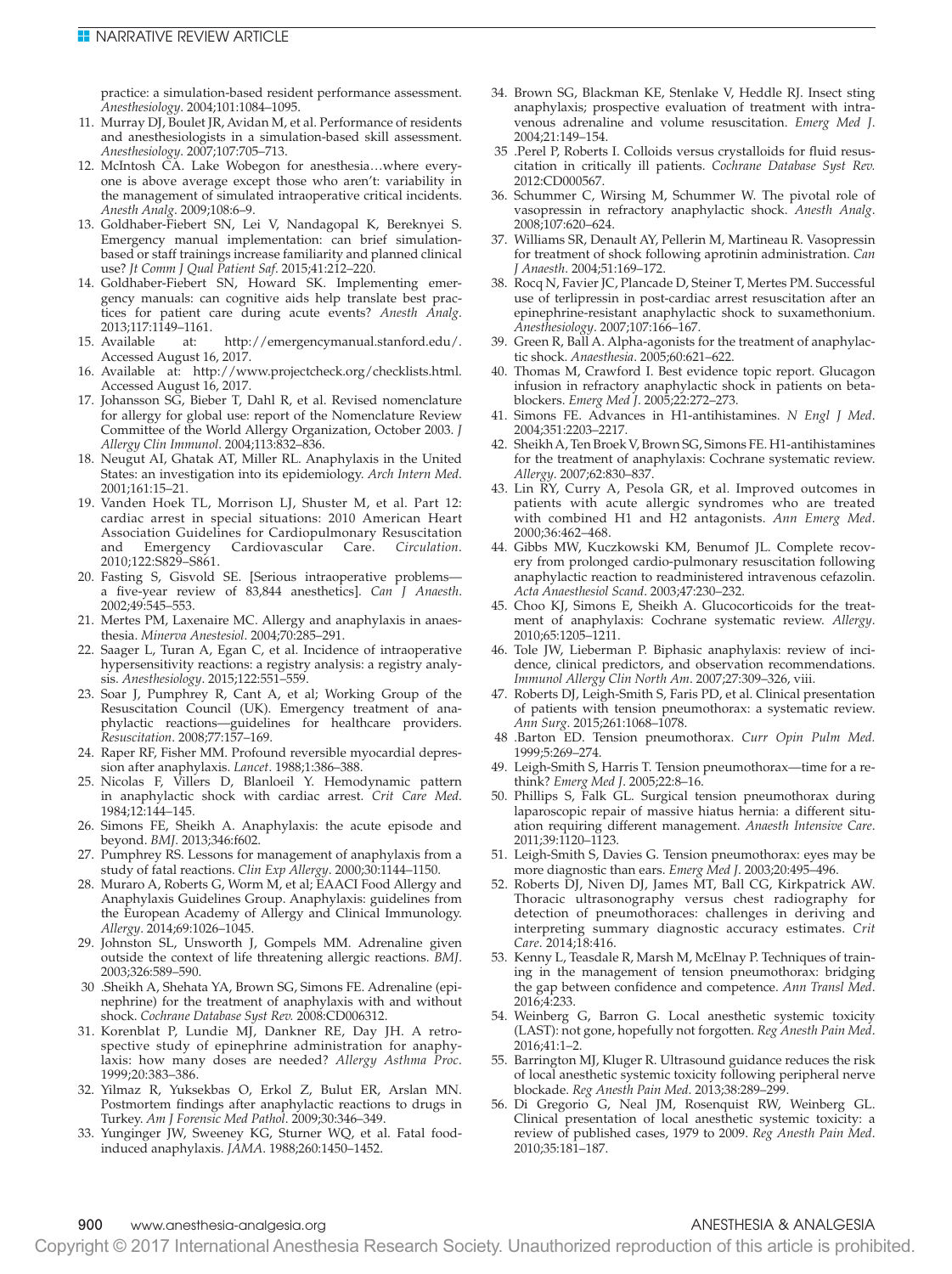- 57. Vasques F, Behr AU, Weinberg G, Ori C, Di Gregorio G. A review of local anesthetic systemic toxicity cases since publication of the American Society of Regional Anesthesia recommendations: to whom it may concern. *Reg Anesth Pain Med*. 2015;40:698–705.
- 58. McCutchen T, Gerancher JC. Early intralipid therapy may have prevented bupivacaine-associated cardiac arrest. *Reg Anesth Pain Med*. 2008;33:178–180.
- 59. Dureau P, Charbit B, Nicolas N, Benhamou D, Mazoit JX. Effect of Intralipid® on the dose of ropivacaine or levobupivacaine tolerated by volunteers: a clinical and pharmacokinetic study. *Anesthesiology*. 2016;125:474–483.
- 60. Marwick PC, Levin AI, Coetzee AR. Recurrence of cardiotoxicity after lipid rescue from bupivacaine-induced cardiac arrest. *Anesth Analg*. 2009;108:1344–1346.
- 61. Fettiplace MR, Lis K, Ripper R, et al. Multi-modal contributions to detoxification of acute pharmacotoxicity by a triglyceride micro-emulsion. *J Control Release*. 2015;198:62–70.
- 62. Rahman S, Li J, Bopassa JC, et al. Phosphorylation of GSK-3β mediates intralipid-induced cardioprotection against ischemia/reperfusion injury. *Anesthesiology*. 2011;115:242–253.
- 63. Ording H. Incidence of malignant hyperthermia in Denmark. *Anesth Analg*. 1985;64:700–704.
- 64. Lu Z, Rosenberg H, Brady JE, Li G. Prevalence of malignant hyperthermia diagnosis in New York State Ambulatory Surgery Center discharge records 2002 to 2011. *Anesth Analg*. 2016;122:449–453.
- 65. Larach MG, Brandom BW, Allen GC, Gronert GA, Lehman EB. Cardiac arrests and deaths associated with malignant hyperthermia in North America from 1987 to 2006: a report from the North American malignant hyperthermia registry of the malignant hyperthermia association of the United States. *Anesthesiology*. 2008;108:603–611.
- 66. Sterns RH, Grieff M, Bernstein PL. Treatment of hyperkalemia: something old, something new. *Kidney Int*. 2016;89:546–554.
- 67. Rossignol P, Legrand M, Kosiborod M, et al. Emergency management of severe hyperkalemia: guideline for best practice and opportunities for the future. *Pharmacol Res*. 2016;113:585–591.
- 68. Phillips BM, Milner S, Zouwail S, et al. Severe hyperkalaemia: demographics and outcome. *Clin Kidney J*. 2014;7:127–133.
- 69. Simmons DH, Avedon M. Acid-base alterations and plasma potassium concentration. *Am J Physiol*. 1959;197:319–326.
- 70. Pertersen BD, Jackson JA, Buckley JJ, Van Bergen FH. Influence of alterations in arterial blood pH and carbon dioxide tension on plasma potassium levels in humans anesthetized with nitrous oxide, thiopental and succinyldicholine. *J Appl Physiol*. 1957;11:93–96.
- 71. Acker CG, Johnson JP, Palevsky PM, Greenberg A. Hyperkalemia in hospitalized patients: causes, adequacy of treatment, and results of an attempt to improve physician compliance with published therapy guidelines. *Arch Intern Med*. 1998;158:917–924.
- 72. Rimmer JM, Horn JF, Gennari FJ. Hyperkalemia as a complication of drug therapy. *Arch Intern Med*. 1987;147:867–869.
- 73. Ramamoorthy C, Haberkern CM, Bhananker SM, et al. Anesthesia-related cardiac arrest in children with heart disease: data from the Pediatric Perioperative Cardiac Arrest (POCA) registry. *Anesth Analg*. 2010;110:1376–1382.
- 74. Bhananker SM, Ramamoorthy C, Geiduschek JM, et al. Anesthesia-related cardiac arrest in children: update from the Pediatric Perioperative Cardiac Arrest Registry. *Anesth Analg*. 2007;105:344–350.
- 75. Morray JP, Geiduschek JM, Ramamoorthy C, et al. Anesthesiarelated cardiac arrest in children: initial findings of the Pediatric Perioperative Cardiac Arrest (POCA) Registry. *Anesthesiology*. 2000;93:6–14.
- 76. Chon SB, Kwak YH, Hwang SS, Oh WS, Bae JH. Severe hyperkalemia can be detected immediately by quantitative electrocardiography and clinical history in patients with symptomatic or extreme bradycardia: a retrospective cross-sectional study. *J Crit Care*. 2013;28:1112.e7–1112.e13.
- 77 .Browning JJ, Channer KS. Hyperkalaemic cardiac arrhythmia caused by potassium citrate mixture. *Br Med J (Clin Res Ed).* 1981;283:1366.
- 78. Oh PC, Koh KK, Kim JH, Park H, Kim SJ. Life threatening severe hyperkalemia presenting typical electrocardiographic changes—rapid recovery following medical, temporary pacing, and hemodialysis treatments. *Int J Cardiol*. 2014;177:27–29.
- 79. Slade TJ, Grover J, Benger J. Atropine-resistant bradycardia due to hyperkalaemia. *Emerg Med J*. 2008;25:611–612.
- 80. Sohoni A, Perez B, Singh A. Wenckebach block due to hyperkalemia: a case report. *Emerg Med Int*. 2010;2010:879751.
- 81. Kim NH, Oh SK, Jeong JW. Hyperkalaemia induced complete atrioventricular block with a narrow QRS complex. *Heart*. 2005;91:e5.
- 82. Tiberti G, Bana G, Bossi M. Complete atrioventricular block with unwidened QRS complex during hyperkalemia. *Pacing Clin Electrophysiol*. 1998;21:1480–1482.
- 83. Maeda H, Uramatsu M, Nakajima S, Yoshida KI. Lethal ventricular tachycardia triggered after femoral fracture repair in an obese man with insulin-resistant diabetes. *Int J Legal Med*. 2016;130:1587–1591.
- 84. Yin Y, Zhu T. Ventricular fibrillation during anesthesia in a Wenchuan earthquake victim with crush syndrome. *Anesth Analg*. 2010;110:916–917.
- 85. Woodforth IJ. Resuscitation from transfusion-associated hyperkalaemic ventricular fibrillation. *Anaesth Intensive Care*. 2007;35:110–113.
- 86. Chakravarty EF, Kirsch CM, Jensen WA, Kagawa FT. Cardiac arrest due to succinylcholine-induced hyperkalemia in a patient with wound botulism. *J Clin Anesth*. 2000;12:80–82.
- 87. Khattak HK, Khalid S, Manzoor K, Stein PK. Recurrent lifethreatening hyperkalemia without typical electrocardiographic changes. *J Electrocardiol*. 2014;47:95–97.
- 88. Cobo Sánchez JL, Alconero Camarero AR, Casaus Pérez M, et al. Hyperkalaemia and haemodialysis patients: eletrocardiographic changes. *J Ren Care*. 2007;33:124–129.
- 89. Aslam S, Friedman EA, Ifudu O. Electrocardiography is unreliable in detecting potentially lethal hyperkalaemia in haemodialysis patients. *Nephrol Dial Transplant*. 2002;17:1639–1642.
- 90. Freeman SJ, Fale AD. Muscular paralysis and ventilatory failure caused by hyperkalaemia. *Br J Anaesth*. 1993;70:226–227.
- 91. Jayawardena S, Burzyantseva O, Shetty S, Niranjan S, Khanna A. Hyperkalaemic paralysis presenting as ST-elevation myocardial infarction: a case report. *Cases J*. 2008;1:232.
- 92. Evers S, Engelien A, Karsch V, Hund M. Secondary hyperkalaemic paralysis. *J Neurol Neurosurg Psychiatry*. 1998;64:249–252.
- 93. An JN, Lee JP, Jeon HJ, et al. Severe hyperkalemia requiring hospitalization: predictors of mortality. *Crit Care*. 2012;16:R225.
- 94. Blanié A, Ract C, Leblanc PE, et al. The limits of succinylcholine for critically ill patients. *Anesth Analg*. 2012;115:873–879.
- 95. Piotrowski AJ, Fendler WM. Hyperkalemia and cardiac arrest following succinylcholine administration in a 16-year-old boy with acute nonlymphoblastic leukemia and sepsis. *Pediatr Crit Care Med*. 2007;8:183–185.
- 96. Mali AR, Patil VP, Pramesh CS, Mistry RC. Hyperkalemia during surgery: is it an early warning of propofol infusion syndrome? *J Anesth*. 2009;23:421–423.
- 97. Lee JH, Ko YS, Shin HJ, Yi JH, Han SW, Kim HJ. Is there a relationship between hyperkalemia and propofol? *Electrolyte Blood Press*. 2011;9:27–31.
- 98. DeFronzo RA, Felig P, Ferrannini E, Wahren J. Effect of graded doses of insulin on splanchnic and peripheral potassium metabolism in man. *Am J Physiol*. 1980;238:E421–E427.
- 99. Kaminer B, Bernstein RE. The electrocardiographic and plasma potassium changes after adrenalin and insulin injections. *S Afr J Med Sci*. 1952;17:35.

# March 2018 • Volume 126 • Number 3 www.anesthesia-analgesia.org 901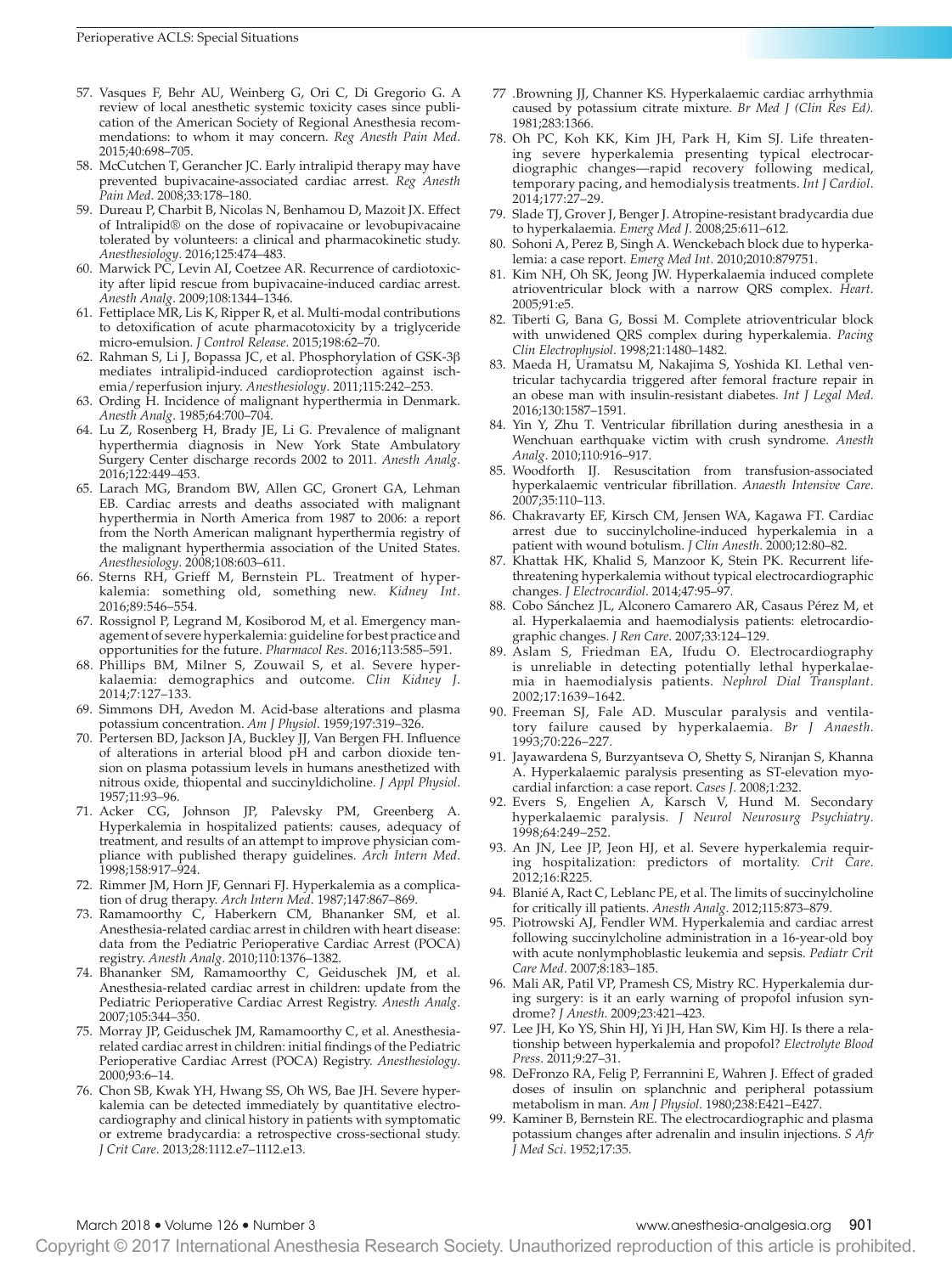- 100. Clausen T, Kohn PG. The effect of insulin on the transport of sodium and potassium in rat soleus muscle. *J Physiol*. 1977;265:19–42.
- 101. Clausen T, Flatman JA. The effect of catecholamines on Na-K transport and membrane potential in rat soleus muscle. *J Physiol*. 1977;270:383–414.
- 102. Mahoney BA, Smith WA, Lo DS, Tsoi K, Tonelli M, Clase CM. Emergency interventions for hyperkalaemia. *Cochrane Database Syst Rev.* 2005:CD003235.
- 103. Wang CH, Huang CH, Chang WT, et al. The effects of calcium and sodium bicarbonate on severe hyperkalaemia during cardiopulmonary resuscitation: a retrospective cohort study of adult in-hospital cardiac arrest. *Resuscitation*. 2016;98:105–111.
- 104. Raymond TT, Stromberg D, Stigall W, Burton G, Zaritsky A; American Heart Association's Get With the Guidelines-Resuscitation Investigators. Sodium bicarbonate use during in-hospital pediatric pulseless cardiac arrest—a report from the American Heart Association Get With The Guidelines(®)- Resuscitation. *Resuscitation*. 2015;89:106–113.
- 105. Chiu CC, Yen HH, Chen YL, Siao FY. Severe hyperkalemia with refractory ventricular fibrillation: successful resuscitation using extracorporeal membrane oxygenation. *Am J Emerg Med*. 2014;32:943.e5–943.e6.
- 106. Ncomanzi D, Sicat RM, Sundararajan K. Metformin-associated lactic acidosis presenting as an ischemic gut in a patient who then survived a cardiac arrest: a case report. *J Med Case Rep*. 2014;8:159.
- 107. Tay S, Lee IL. Survival after cardiopulmonary arrest with extreme hyperkalaemia and hypothermia in a patient with metformin-associated lactic acidosis. *BMJ Case Rep.* 2012;pii: bcr2012007804.
- 108. Costa P, Visetti E, Canavese C. Double simultaneous hemodialysis during prolonged cardio-pulmonary resuscitation for hyperkalemic cardiac arrest. Case report. *Minerva Anestesiol*. 1994;60:143–144.
- 109. Lin JL, Huang CC. Successful initiation of hemodialysis during cardiopulmonary resuscitation due to lethal hyperkalemia. *Crit Care Med*. 1990;18:342–343.
- 110. Lin JL, Lim PS, Leu ML, Huang CC. Outcomes of severe hyperkalemia in cardiopulmonary resuscitation with concomitant hemodialysis. *Intensive Care Med*. 1994;20:287–290.
- 111. Torrecilla C, de la Serna JL. Hyperkalemic cardiac arrest, prolonged heart massage and simultaneous hemodialysis. *Intensive Care Med*. 1989;15:325–326.
- 112. Zwingmann J, Mehlhorn AT, Hammer T, Bayer J, Südkamp NP, Strohm PC. Survival and neurologic outcome after traumatic out-of-hospital cardiopulmonary arrest in a pediatric and adult population: a systematic review. *Crit Care*. 2012;16:R117.
- 113. Leis CC, Hernández CC, Blanco MJ, Paterna PC, Hernández Rde E, Torres EC. Traumatic cardiac arrest: should advanced life support be initiated? *J Trauma Acute Care Surg*. 2013;74:634–638.
- 114. Kleber C, Giesecke MT, Lindner T, Haas NP, Buschmann CT. Requirement for a structured algorithm in cardiac arrest following major trauma: epidemiology, management errors, and preventability of traumatic deaths in Berlin. *Resuscitation*. 2014;85:405–410.
- 115. Willis CD, Cameron PA, Bernard SA, Fitzgerald M. Cardiopulmonary resuscitation after traumatic cardiac arrest is not always futile. *Injury*. 2006;37:448–454.
- 116. Spahn DR, Bouillon B, Cerny V, et al. Management of bleeding and coagulopathy following major trauma: an updated European guideline. *Crit Care*. 2013;17:R76.
- 117. Lockey D, Crewdson K, Davies G. Traumatic cardiac arrest: who are the survivors? *Ann Emerg Med*. 2006;48:240–244.
- 118. Luna GK, Pavlin EG, Kirkman T, Copass MK, Rice CL. Hemodynamic effects of external cardiac massage in trauma shock. *J Trauma*. 1989;29:1430–1433.
- 119. Crewdson K, Lockey D, Davies G. Outcome from paediatric cardiac arrest associated with trauma. *Resuscitation*. 2007;75:29–34.
- 120 .Ferrada P, Evans D, Wolfe L, et al. Findings of a randomized controlled trial using limited transthoracic echocardiogram

(LTTE) as a hemodynamic monitoring tool in the trauma bay. *J Trauma Acute Care Surg*. 2014;76:31–37.

- 121. Huber-Wagner S, Lefering R, Qvick LM, et al; Working Group on Polytrauma of the German Trauma Society. Effect of wholebody CT during trauma resuscitation on survival: a retrospective, multicentre study. *Lancet*. 2009;373:1455–1461.
- 122. Truhlář A, Deakin CD, Soar J, et al; Cardiac Arrest in Special Circumstances Section Collaborators. European Resuscitation Council Guidelines for Resuscitation 2015: Section 4. Cardiac arrest in special circumstances. *Resuscitation*. 2015;95:148–201.
- 123. Manzano Nunez R, Naranjo MP, Foianini E, et al. A metaanalysis of resuscitative endovascular balloon occlusion of the aorta (REBOA) or open aortic cross-clamping by resuscitative thoracotomy in non-compressible torso hemorrhage patients. *World J Emerg Surg*. 2017;12:30.
- 124. Sridhar S, Gumbert SD, Stephens C, Moore LJ, Pivalizza EG. Resuscitative endovascular balloon occlusion of the aorta: principles, initial clinical experience, and considerations for the anesthesiologist. *Anesth Analg*. 2017;125:884–890.
- 125. Pepe PE, Roppolo LP, Fowler RL. The detrimental effects of ventilation during low-blood-flow states. *Curr Opin Crit Care*. 2005;11:212–218.
- 126. Wise D, Davies G, Coats T, Lockey D, Hyde J, Good A. Emergency thoracotomy: "how to do it". *Emerg Med J*. 2005;22:22–24.
- 127. Flaris AN, Simms ER, Prat N, Reynard F, Caillot JL, Voiglio EJ. Clamshell incision versus left anterolateral thoracotomy. Which one is faster when performing a resuscitative thoracotomy? The tortoise and the hare revisited. *World J Surg*. 2015;39:1306–1311.
- 128. Arreola-Risa C, Rhee P, Boyle EM, Maier RV, Jurkovich GG, Foy HM. Factors influencing outcome in stab wounds of the heart. *Am J Surg*. 1995;169:553–556.
- 129. Burlew CC, Moore EE, Moore FA, et al. Western Trauma Association critical decisions in trauma: resuscitative thoracotomy. *J Trauma Acute Care Surg*. 2012;73:1359–1363.
- 130. Tamura M, Oda M, Matsumoto I, Fujimori H, Shimizu Y, Watanabe G. Double-barrel reconstruction for complex bronchial disruption due to blunt thoracic trauma. *Ann Thorac Surg*. 2009;88:2008–2010.
- 131. Seamon MJ, Chovanes J, Fox N, et al. The use of emergency department thoracotomy for traumatic cardiopulmonary arrest. *Injury*. 2012;43:1355–1361.
- 132. Bickell WH, Wall MJ Jr, Pepe PE, et al. Immediate versus delayed fluid resuscitation for hypotensive patients with penetrating torso injuries. *N Engl J Med*. 1994;331:1105–1109.
- 133. Harris T, Thomas GO, Brohi K. Early fluid resuscitation in severe trauma. *BMJ*. 2012;345:e5752.
- 134. Harris T, Davenport R, Hurst T, Jones J. Improving outcome in severe trauma: trauma systems and initial management: intubation, ventilation and resuscitation. *Postgrad Med J*. 2012;88:588–594.
- 135. Jansen JO, Thomas R, Loudon MA, Brooks A. Damage control resuscitation for patients with major trauma. *BMJ*. 2009;338:b1778.
- 136. Holcomb JB, Tilley BC, Baraniuk S, et al; PROPPR Study Group. Transfusion of plasma, platelets, and red blood cells in a 1:1:1 vs a 1:1:2 ratio and mortality in patients with severe trauma: the PROPPR randomized clinical trial. *JAMA*. 2015;313:471–482.
- 137. Eastridge BJ, Salinas J, McManus JG, et al. Hypotension begins at 110 mm Hg: redefining "hypotension" with data. *J Trauma*. 2007;63:291–297.
- 138 .Carney N, Totten AM, O'Reilly C, et al. Guidelines for the management of severe traumatic brain injury, fourth edition. *Neurosurgery.* 2017;80:6–15.
- .Crash-2 Collaborators IBS. Effect of tranexamic acid in traumatic brain injury: a nested randomised, placebo controlled trial (CRASH-2 Intracranial Bleeding Study). *BMJ*. 2011;343:d3795.
- 140. Roberts I, Shakur H, Afolabi A, et al; CRASH-2 Collaborators. The importance of early treatment with tranexamic acid in bleeding trauma patients: an exploratory analysis of the CRASH-2 randomised controlled trial. *Lancet*. 2011;377:1096– 1101, 1101.e1.

# 902 www.anesthesia-analgesia.org ANESTHESIA & ANALGESIA